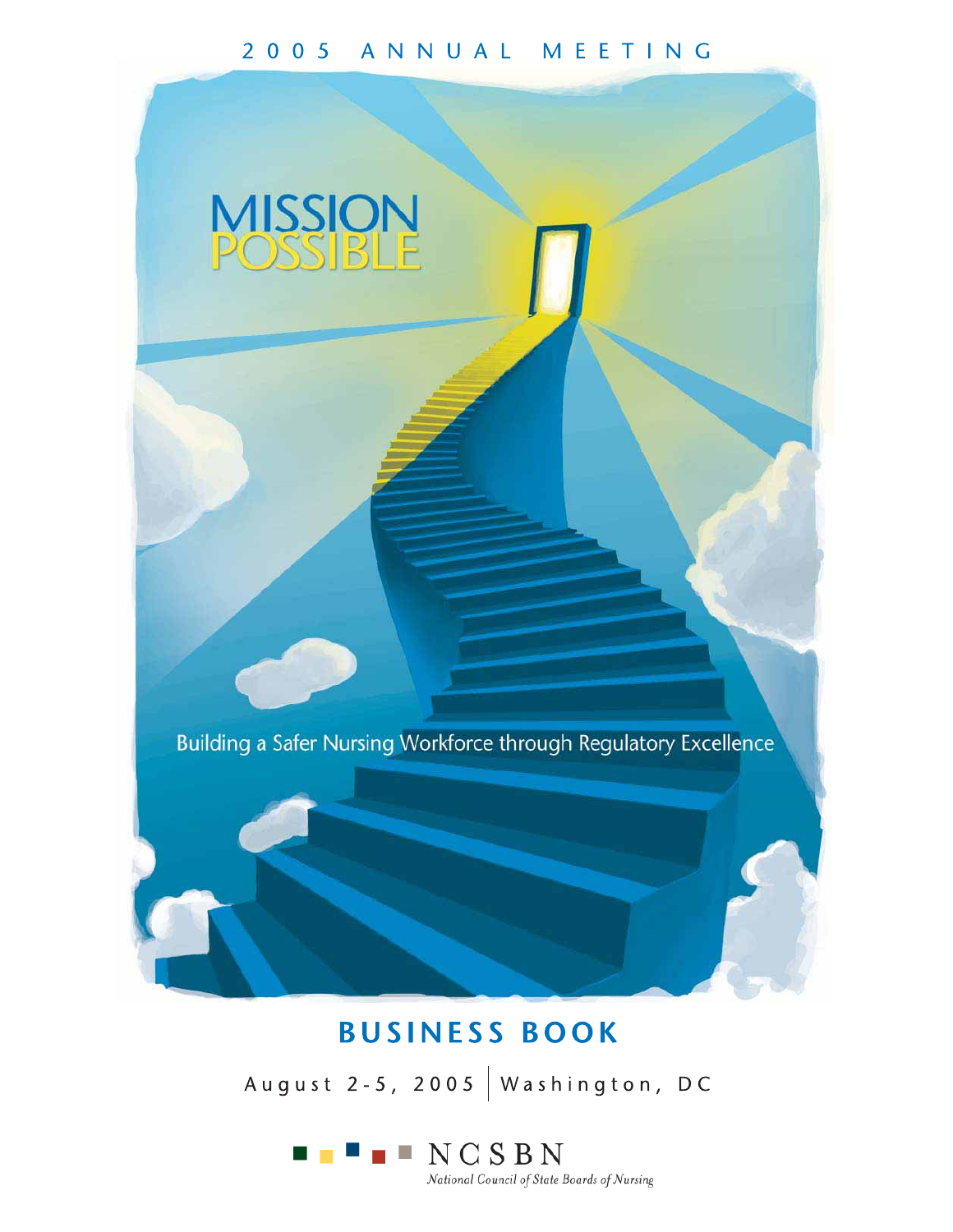

# **Table of Contents**

| <b>Committees with Recommendations</b>                                               |  |
|--------------------------------------------------------------------------------------|--|
|                                                                                      |  |
|                                                                                      |  |
| Attachment B: Using Criminal Background Checks to Inform Licensure Decision Making47 |  |
| Attachment B-1: Member Board Survey Results Summary - Criminal Background Checks  64 |  |
|                                                                                      |  |
|                                                                                      |  |
|                                                                                      |  |
|                                                                                      |  |
|                                                                                      |  |
|                                                                                      |  |
|                                                                                      |  |
|                                                                                      |  |
|                                                                                      |  |
|                                                                                      |  |
|                                                                                      |  |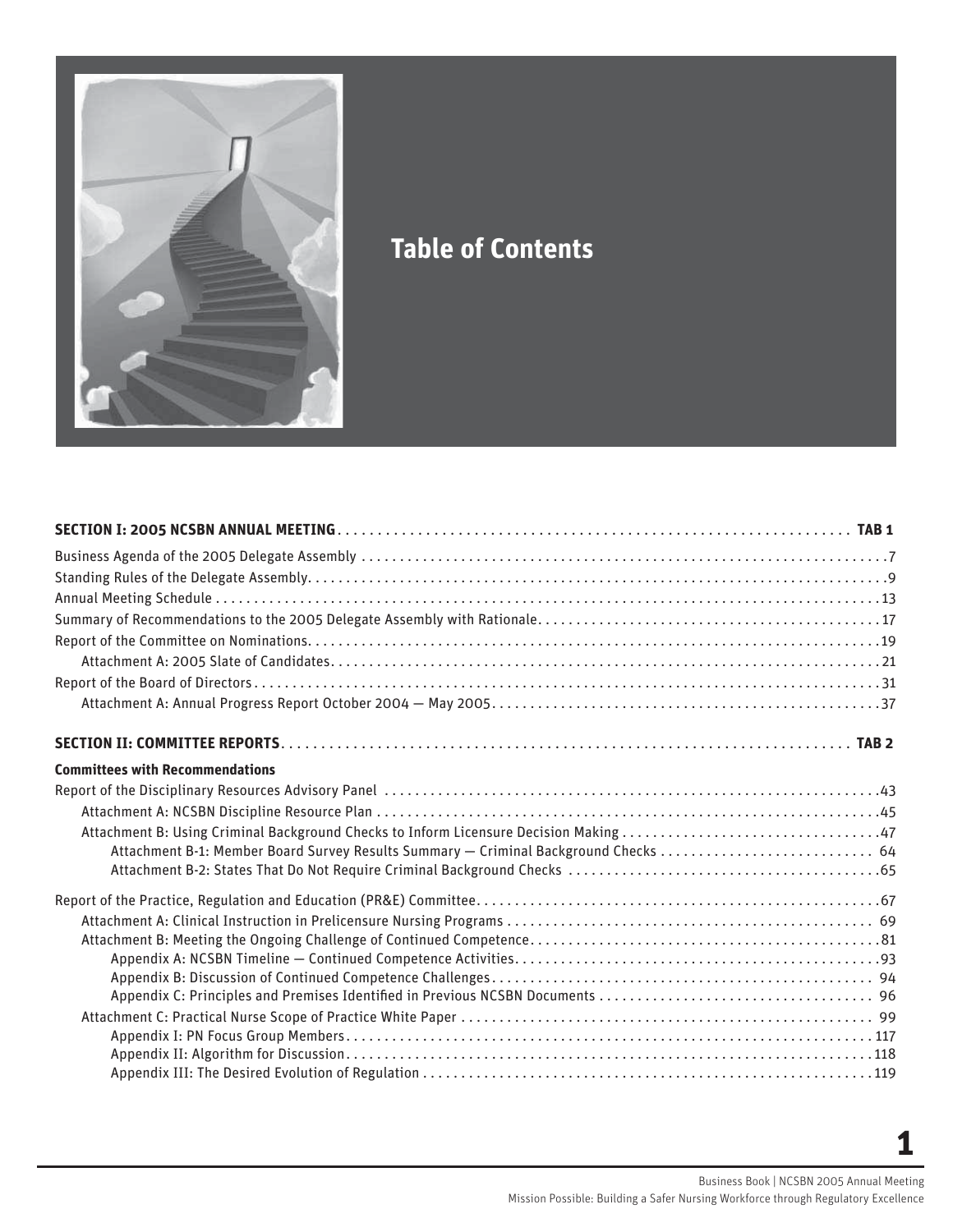| Attachment D: Systematic Review of Studies of Nursing Education Outcomes: An Evolving Review 120  |  |
|---------------------------------------------------------------------------------------------------|--|
|                                                                                                   |  |
|                                                                                                   |  |
|                                                                                                   |  |
|                                                                                                   |  |
|                                                                                                   |  |
|                                                                                                   |  |
| Appendix B: Summary of Position Statements Regarding Assistive Personnel and Delegation  180      |  |
|                                                                                                   |  |
|                                                                                                   |  |
| Appendix E: Individuals Who Provided Comments on Working with Others: A Position Paper 191        |  |
|                                                                                                   |  |
|                                                                                                   |  |
|                                                                                                   |  |
| Attachment D: Decision Tree - Accepting Assignment to Supervise Unlicensed Assistive Personnel219 |  |

## **Other Committee Reports**

| Attachment A: Annual Report of Pearson VUE for the National Council Licensure Examinations (NCLEX <sup>®</sup> ) 249<br>Appendix A: Group Discussion of the Minimally Competent Candidate — Summary of Group Discussion 267 |
|-----------------------------------------------------------------------------------------------------------------------------------------------------------------------------------------------------------------------------|
|                                                                                                                                                                                                                             |
|                                                                                                                                                                                                                             |
|                                                                                                                                                                                                                             |
|                                                                                                                                                                                                                             |
|                                                                                                                                                                                                                             |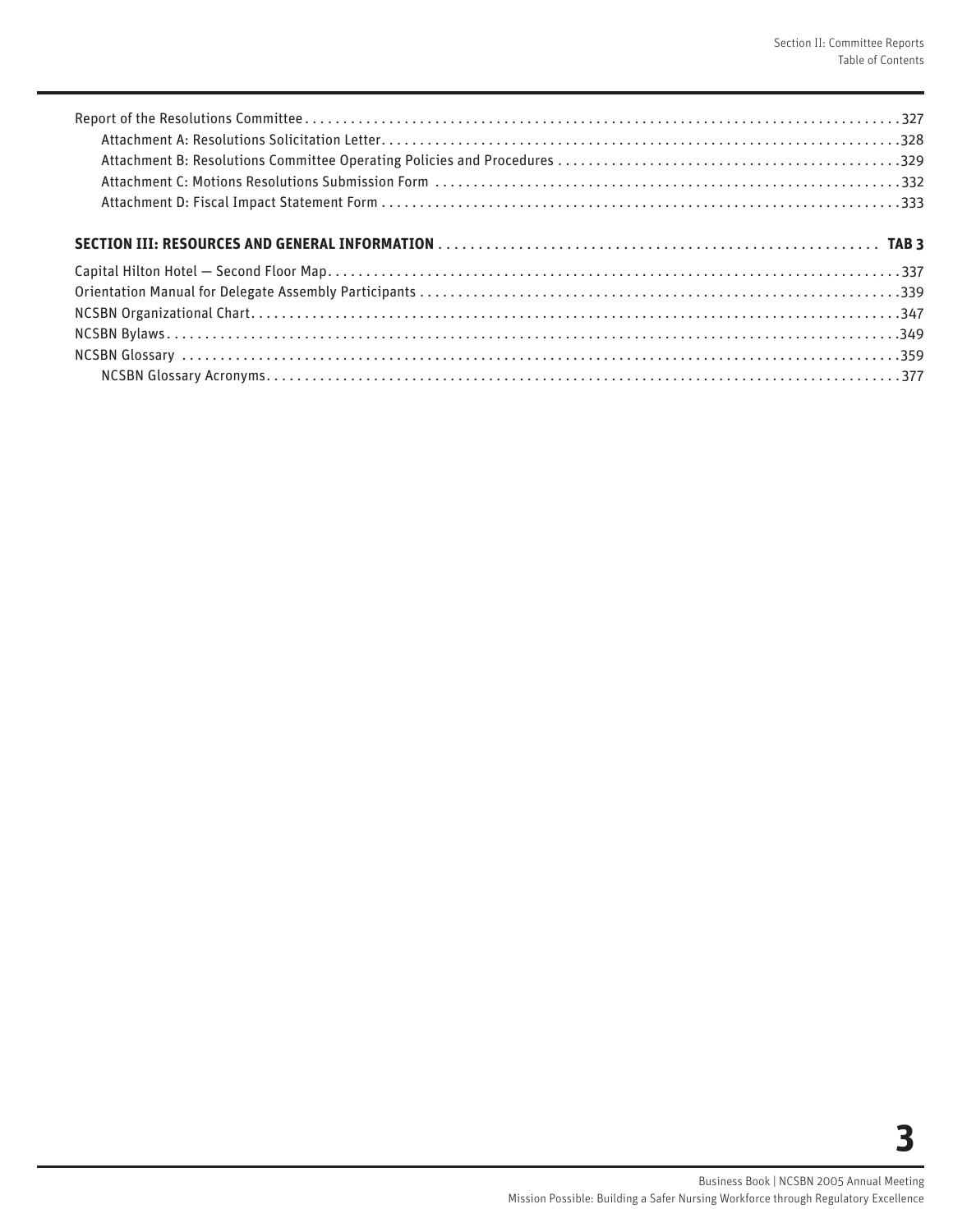

## **Membership**

The National Council of State Boards of Nursing, Inc. (NCSBN) is a not-for-profi t organization whose membership comprises the boards of nursing in the 50 states, the District of Columbia, and five United States territories — American Samoa, Guam, Northern Mariana Islands, Puerto Rico, and the Virgin Islands.

## **Mission**

The National Council of State Boards of Nursing (NCSBN), composed of Member Boards, provides leadership to advance regulatory excellence for public protection.

Vision — Building regulatory expertise worldwide.

## **Values**

*Integrity:* Doing the right thing for the right reason through informed, open and ethical debate.

*Accountability:* Taking ownership and responsibility for organizational processes and outcomes.

*Quality:* Pursuing excellence in all endeavors.

*Vision:* Using the power of imagination and creative thought to foresee the potential and create the future.

*Collaboration:* Forging solutions through the collective strength of internal and external stakeholders.

## **Purpose**

The purpose of NCSBN is to provide an organization through which boards of nursing act and counsel together on matters of common interest and concern affecting the public health, safety and welfare, including the development of licensing examinations in nursing.

NCSBN's programs and services include developing the NCLEX-RN® and NCLEX-PN® examinations, performing policy analysis and promoting uniformity in relationship to the regulation of nursing practice, disseminating data related to the licensure of nurses, conducting research pertinent to NCSBN's purpose, and serving as a forum for information exchange for members.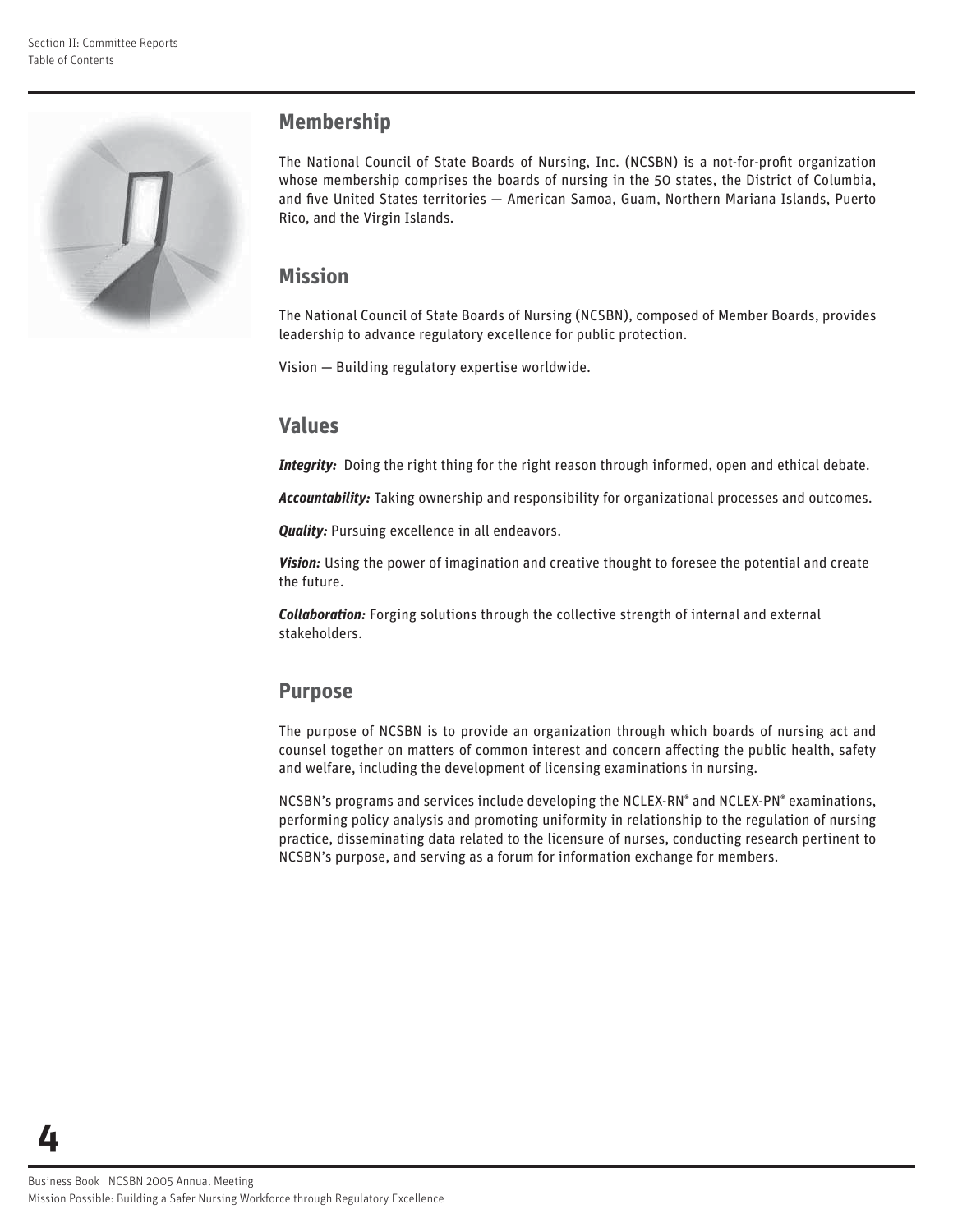

# Section I **2005 NCSBN Annual Meeting**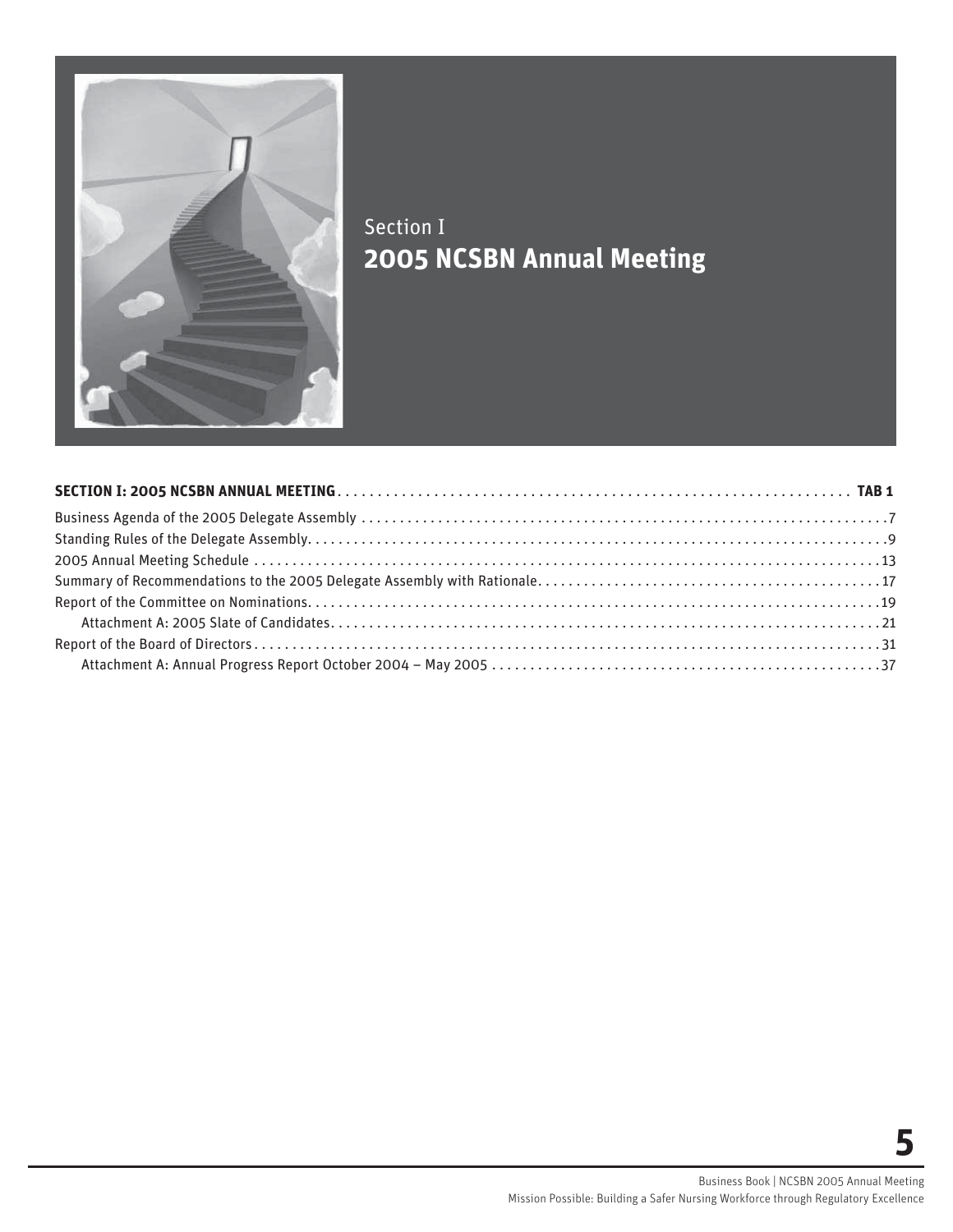Section I: 2005 NCSBN Annual Meeting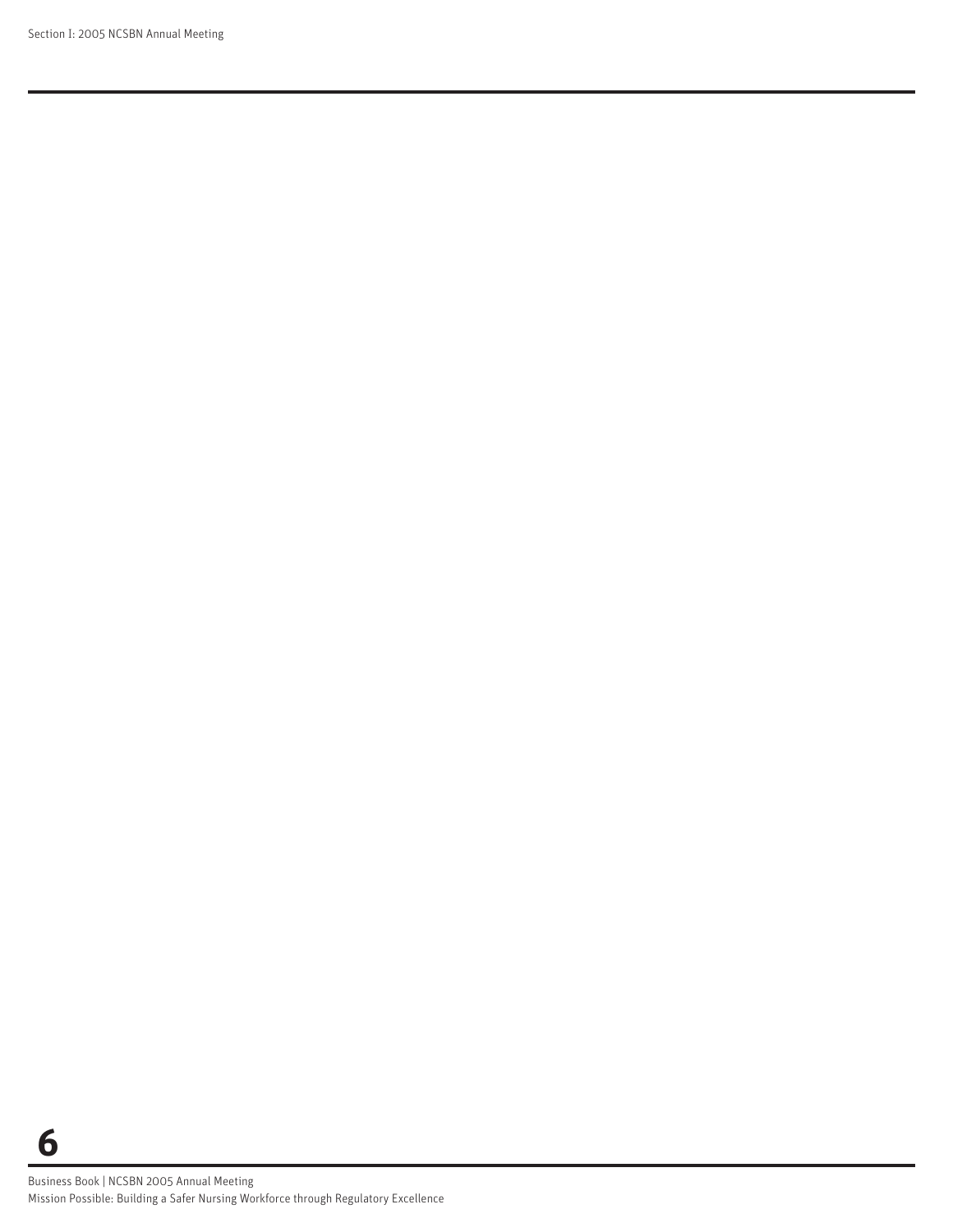Business conducted during the Delegate Assembly will be continuous, advancing through the agenda as time and

**Special Note**

discussion permits.

## <span id="page-7-0"></span>**Business Agenda of the 2005 Delegate Assembly**

## **TUESDAY, AUGUST 2 9:00–10:10 am**

#### **Opening Ceremonies**

- **Introductions**
- **E** Announcements

## **Opening Reports**

- -Credentials Committee
- Rules Committee

## **Adoption of Agenda**

## **Report of the Committee on Nominations**

- **Presentation of the 2005 Slate of Candidates**
- -Nominations from Floor
- Approval of the 2005 Slate of Candidates

## **President's Address**

## **Executive Director's Address**

## **THURSDAY, AUGUST 4**

**3:00–4:30 pm**

## **Board of Directors Recommendations**

- Adopt Proposed Delegation Position Paper
- Adopt Proposed Model Act And Rules For Delegation And Nursing Assistant Regulatory Model
- Adopt the proposed position paper on nursing education clinical instruction in prelicensure nursing programs.
- Adopt the proposed criminal background check concept paper and model.

## **Results of Election of Officers, Directors and Committee on Nominations**

## **FRIDAY, AUGUST 5**

**9:00 am – 12:00 pm**

## **Board of Directors Recommendations (continued)**

## **New Business**

**Resolutions Committee** 

## **Closing Ceremony**

## **Adjournment**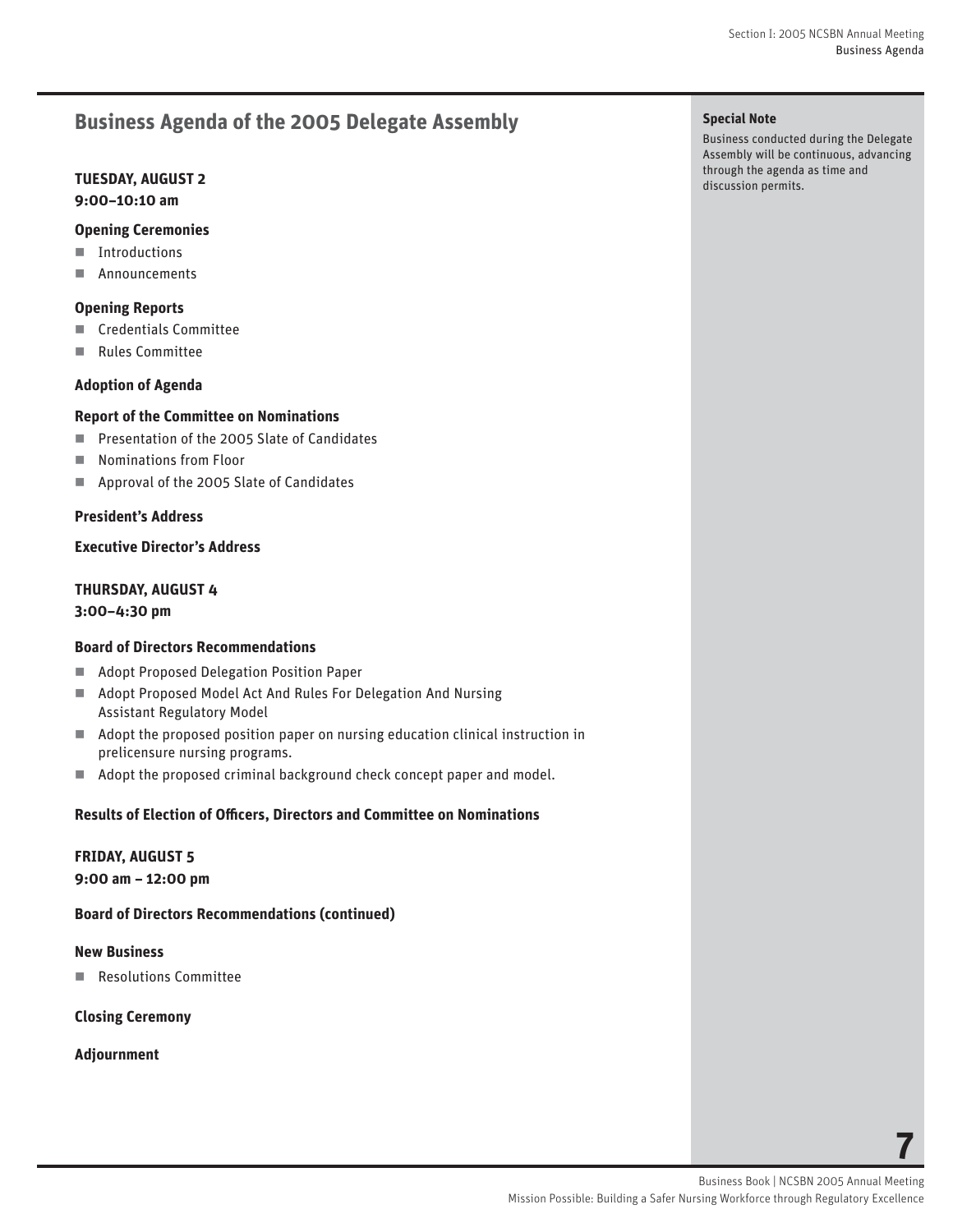Section I: 2005 NCSBN Annual Meeting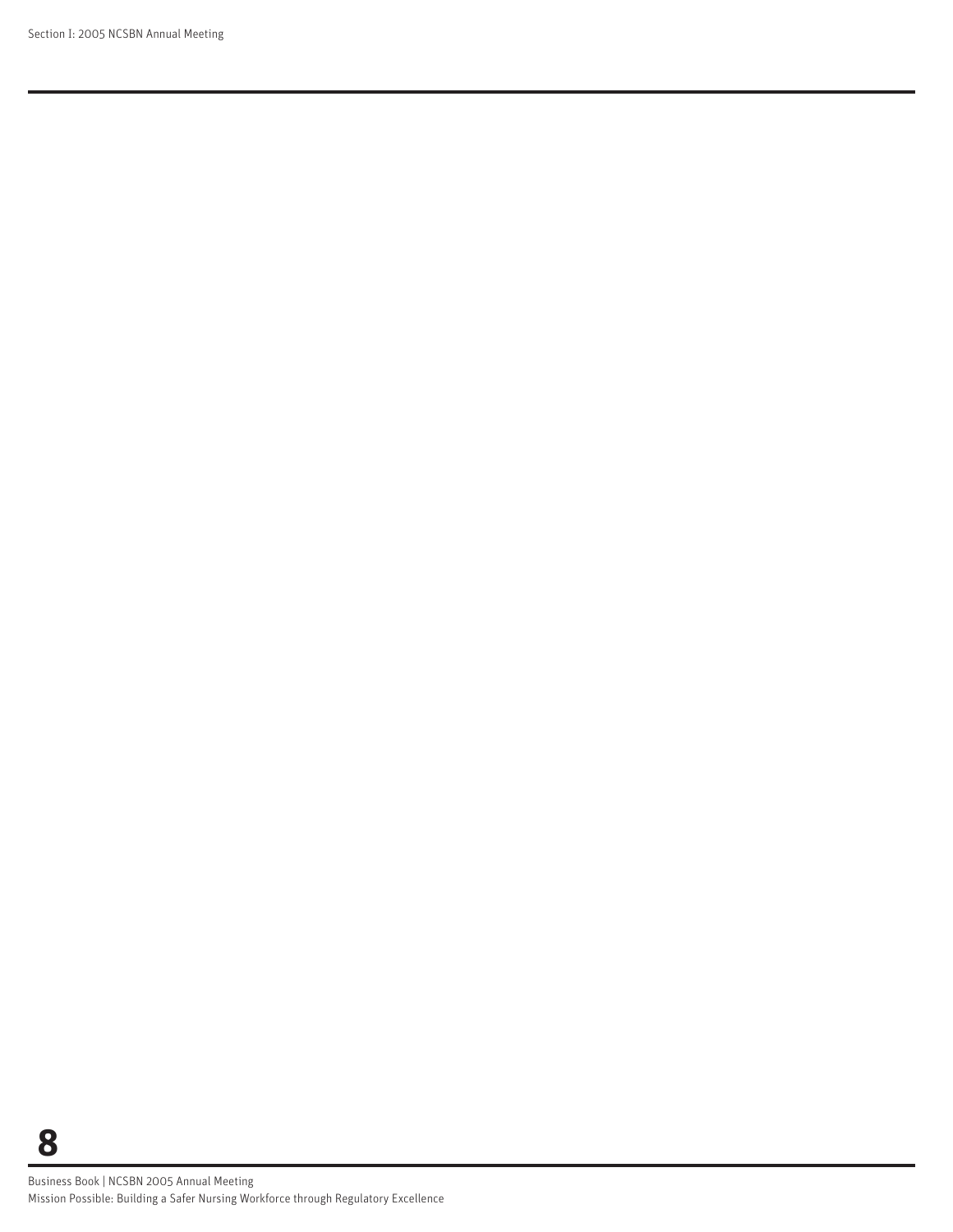## <span id="page-9-0"></span>**Standing Rules of the Delegate Assembly**

## **1. Credentialing Procedures and Reports**

- A. The President shall appoint the Credentials Committee, which is responsible for registering and accrediting delegates and alternate delegates.
- B. Upon registration, each delegate and alternate shall receive a badge and the appropriate number of voting cards authorized for that delegate. Delegates authorized to cast one vote shall receive one voting card. Delegates authorized to cast two votes shall receive two voting cards. Any transfer of voting cards must be made through the Credentials Committee.
- C. A registered alternate may substitute for a delegate provided the delegate turns in the delegate badge and voting card(s) to the Credentials Committee at which time the alternate is issued a delegate badge. The initial delegate may resume delegate status by the same process.
- D. The Credentials Committee shall give a report at the first business meeting. The report will contain the number of delegates and alternates registered as present with proper credentials, and the number of delegate votes present. At the beginning of each subsequent business meeting, the committee shall present an updated report listing all properly credentialed delegates and alternate delegates present, and the number of delegate votes present.

## **2. Meeting Conduct**

- A. Meeting Conduct
	- 1. Delegates must wear badges and sit in the section reserved for them.
	- 2. All attendees shall be in their seats at least five minutes before the scheduled meeting time.
	- 3. There shall be no smoking in the meeting room.
	- 4. All cellular telephones and pagers shall be turned off or turned to silent vibrating mode. An attendee must leave the meeting room to answer a telephone.
	- 5. A delegate's conversations with non-delegates during a business meeting must take place outside the designated delegate area.
	- 6. All attendees have a right to be treated respectfully.

## **3. Agenda**

- A. Business Agenda
	- 1. The Business Agenda is prepared by the President in consultation with the Executive Director and approved by the Board of Directors.
- B. Consent Agenda
	- 1. The Consent Agenda contains agenda items that do not recommend actions.
	- 2. The Board of Directors may place items on the Consent Agenda that may be considered received without discussion or vote.
	- 3. An item will be removed from the Consent Agenda for discussion or vote at the request of any delegate.
	- 4. All items remaining on the Consent Agenda will be considered received without discussion or vote.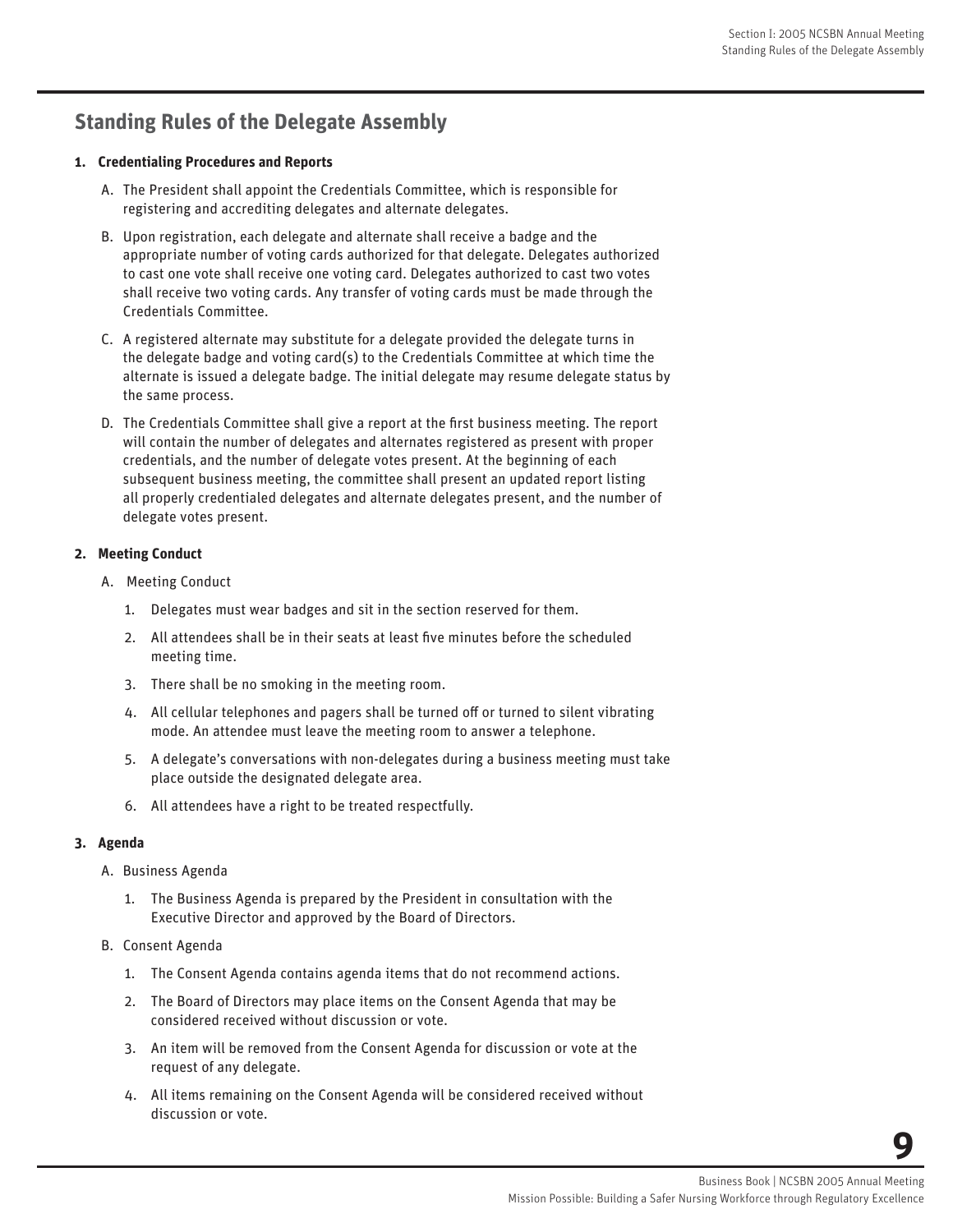#### **4. Motions or Resolutions**

- A. Only delegates, members of the Board of Directors, and the Examination Committee may present motions or resolutions to the Delegate Assembly. Resolutions or motions made by the Examination Committee are limited to those to approve test plans pursuant to Article X, Section 1(a) of the Bylaws of the National Council.
- B. All motions, resolutions and amendments shall be in writing and on triplicate motion paper signed by the maker and a second. All motions, resolutions and amendments must be submitted to the Delegate Assembly Chair and the Parliamentarian. All resolutions and nonprocedural main motions must also be submitted to the Chair of the Resolutions Committee before being presented to the Delegate Assembly.
- C. The Resolutions Committee, according to its Operating Policies and Procedures, shall review motions and resolutions submitted before Wednesday, August 3, 2005, at 4:00 pm. Resolution or motion-makers are encouraged to submit motions and resolutions to the Resolutions Committee for review before this deadline.
- D. The Resolutions Committee will convene its meeting on Wednesday, August 3, 2005, at 4:00 pm and schedule a mutually agreeable time during the meeting to meet with each resolution or motion-maker. The Resolutions Committee shall meet with the resolution or motion-maker to prepare resolutions or motions for presentation to the Delegate Assembly and to evaluate the resolution or motion in accordance with the criteria in its operating policies and procedures. The Committee shall submit a summary report to the Delegate Assembly of the Committee's review, analysis, and evaluation of each resolution and motion referred to the Committee. The Committee report shall precede the resolution or motion by the maker to the Delegate Assembly.
- E. If a member of the Delegate Assembly wishes to introduce a nonprocedural main motion or resolution after the deadline of 4:00 pm on Wednesday, August 3, 2005, the request shall be submitted under New Business; provided that the maker first submits the resolution or motion to the Chair of the Resolutions Committee. All motions or resolutions submitted after the deadline must be presented with a written analysis that addresses the motion or resolution's consistency with established review criteria, including, but not limited to, the NCSBN mission, purpose and/or functions, strategic initiatives and outcomes; preliminary assessment of fiscal impact; and potential legal implications. The member submitting such a motion or resolution shall provide written copies of the motion or resolution to all delegates. A majority vote of the delegates shall be required to grant the request to introduce this item of business. [The Resolutions Committee shall advise the Delegate Assembly where the required analyses have not been performed and/or recommend deferral of a vote on the motion pending further analysis.]

## **5. Debate at Business Meetings**

- A. Order of Debate: Delegates shall have the first right to speak. Nondelegate members and employees of Member Boards including members of the Board of Directors may speak only after all delegates have spoken.
- B. Any person who wishes to speak shall go to a microphone. When recognized by the Chair, the speaker shall state his or her name and Member Board or organization.
- C. No person may speak in debate more than twice on the same question on the same day, or longer than four minutes per speech, without permission of the Delegate Assembly, granted by a majority vote without debate.
- D. A red card raised at a microphone interrupts business for the purpose of a point of order, a question of privilege, orders of the day, a parliamentary inquiry or an appeal. Any of these motions takes priority over regular debate.
- E. A timekeeper will signal when the speaker has one minute remaining, and when the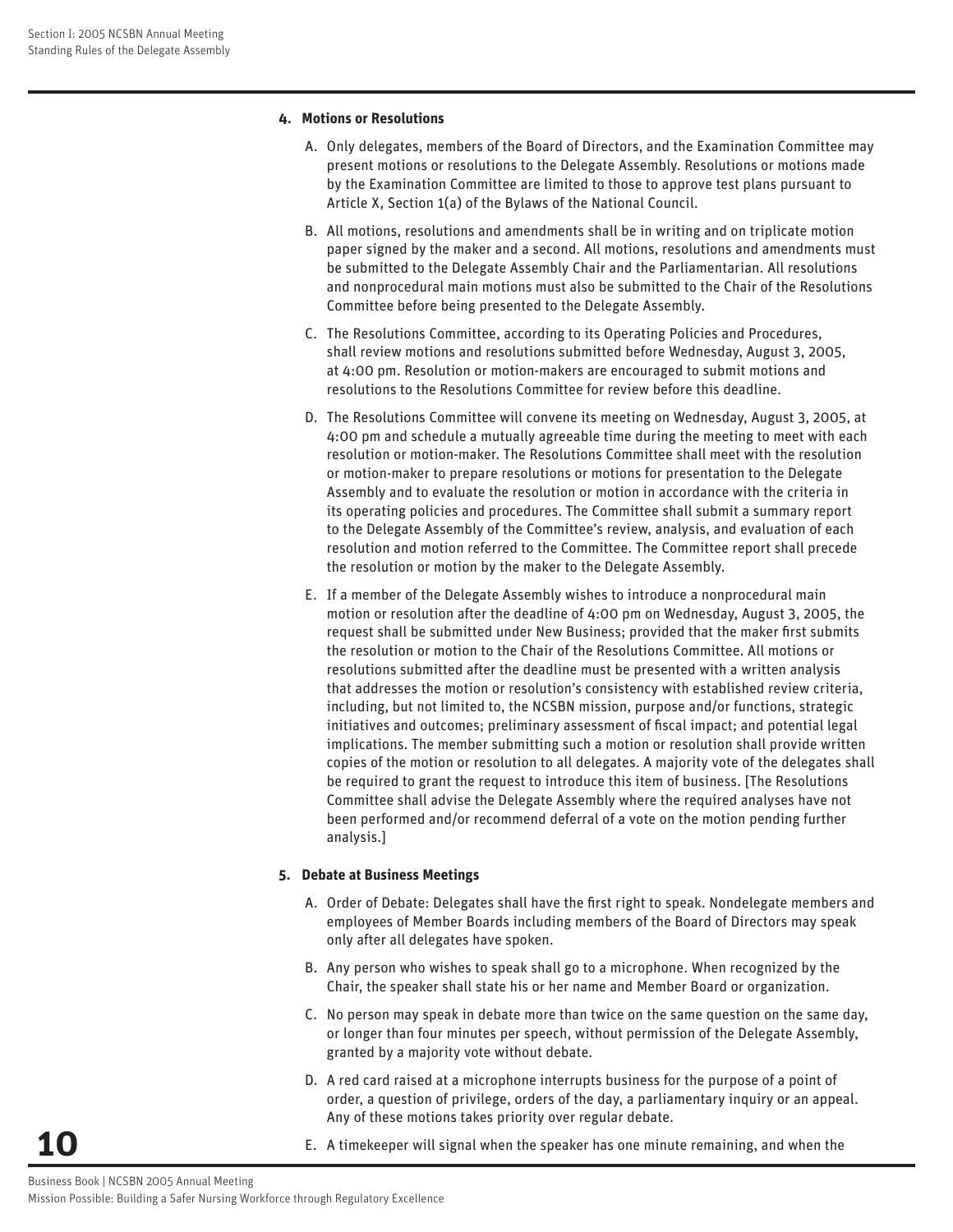allotted time has expired.

#### **6. Nominations and Elections**

- A. A delegate making a nomination from the floor shall have two minutes to list the qualifi cations of the nominee. Written consent of the nominee and a written statement of qualifi cations must be submitted to the Committee on Nominations at the time of the nomination from the floor.
- B. Electioneering for candidates is prohibited except during the candidate forum.
- C. The voting strength for the election shall be determined by those registered by 5:00 pm on Wednesday, August 3, 2005.
- D. Election for officers, directors, and members of the Committee on Nominations shall be held Thursday, August 4, 2005, from 7:45 to 8:45 am.
- E. A majority vote is required for the election of an officer or director. If no candidate receives the required vote for an office and repeated balloting is required, the President shall immediately announce run-off candidates and the time for the run-off balloting. Run-off balloting shall proceed as follows:
	- -If no candidate for officer or Area Director receives a majority on the first ballot, the run-off shall be limited to the two candidates receiving the highest number of votes.
	- -If, on the first ballot, only one candidate for Director-at-Large receives a majority, a run-off shall be limited to the two candidates receiving the next highest number of votes.
	- -If no candidate for Director-at-Large receives a majority on the first ballot, the runoff shall be limited to the four candidates receiving the highest number of votes.
	- - If no candidate receives a majority on the second ballot, another run-off shall be limited to the three candidates receiving the highest number of votes. If only one candidate receives a majority on the third ballot, another run-off shall be limited to the remaining two candidates;
	- - Or, if one candidate receives a majority on the second ballot, a third run-off shall be limited to the two candidates receiving the highest numbers of votes.
	- -In case of a tie vote, a position shall be chosen by lot.

## **7. Forums**

- A. Scheduled Forums: The purpose of scheduled forums is to provide information helpful for decisions and to encourage dialogue among all delegates on the issues presented at the forum. All delegates are encouraged to attend forums to prepare for voting during the Delegate Assembly. Forum facilitators will give preference to voting delegates who wish to raise questions and/or discuss an issue. Guests may be recognized by the Chair to speak after all delegates, non-delegate members and employees of Member Boards have spoken.
- B. Open Forum: Open forum time will be scheduled to promote dialogue and discussion on issues by all attendees. Attendee participation determines the topics discussed during an Open Forum. The President will facilitate the Open Forum.
- C. To ensure fair participation in forums, the forum facilitators may, at their discretion, impose rules of debate.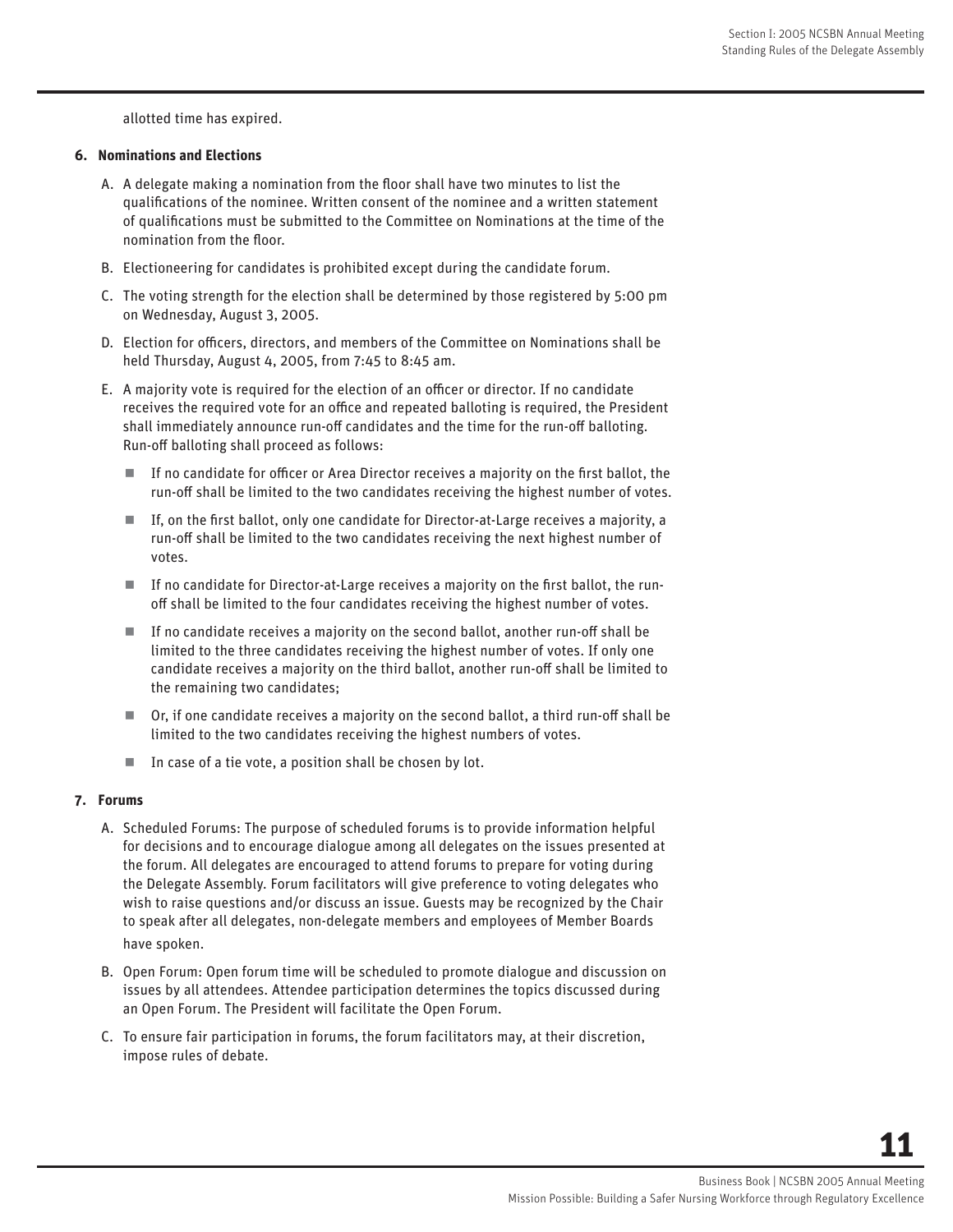Section I: 2005 NCSBN Annual Meeting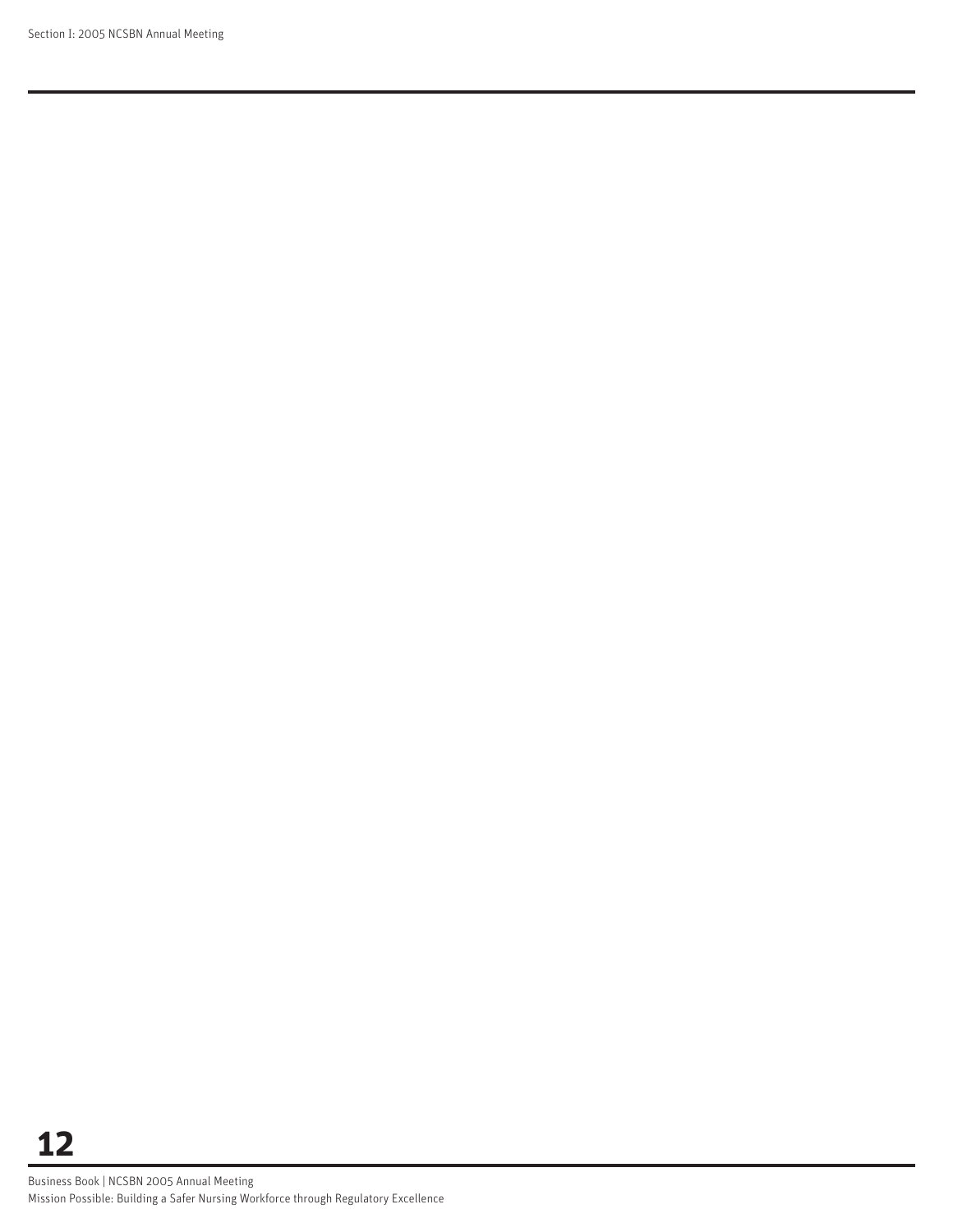## <span id="page-13-0"></span>**Annual Meeting Schedule**

## **TUESDAY, AUGUST 2, 2005**

## **8:00–8:50 am — NCSBN Delegate Orientation**

*Donna Dorsey, MS, RN, FAAN, NCSBN President Julia von Haam, Parliamentarian* Are you representing your state as a delegate? Please join us for a review of the parliamentary procedures followed when debating and voting on Delegate Assembly business.

## **8:00–9:00 am — Registration and Continental Breakfast**

## **9:00–9:40 am — Delegate Assembly: Opening Ceremony**

Welcome from the District of Columbia Board of Nursing

- **Dening Ceremonies** 
	- $\blacksquare$  Introductions
		- Announcements
- **Dening Reports** 
	- **Endentials Committee**
	- Rules Committee
- Adoption of Agenda
- Report of the Committee on Nominations
	- **Presentation of the 2005 Slate of Candidates**
	- **Nominations from Floor**
	- Approval of the 2005 Slate of Candidates

## **9:00 am – 4:30 pm — Exhibit Showcase**

Stop by the Exhibit Showcase to learn about products and information pertinent to the boards of nursing!

## **9:40–9:55 am — President's Address**

*Donna Dorsey, MS, RN, FAAN, NCSBN President*

## **9:55–10:10 am — Executive Director's Address**

*Kathy Apple, MS, RN, CAE, NCSBN Executive Director*

## **10:10–10:30 am — Finance Committee Forum**

*Sandra Evans, MAEd, RN, NCSBN Treasurer Robert Clayborne, MBA, CPA, NCSBN Director of Finance*

## **10:30–11:00 am — Refreshment Break**

## **11:00–11:30 am — Candidate Forum**

*Shirlie Meyer, RN, Chair, NCSBN Committee on Nominations* Support NCSBN and your fellow NCSBN members: come to the Candidate Forum to hear from the nominees for NCSBN elected office!

## **11:30 am – 12:00 pm — Examination Committee Forum**

*Anita Ristau, MS, RN, Chair, NCSBN Examination Committee Casey Marks, PhD, NCSBN Associate Executive Director – Business Operations* The Examination Committee will provide an update on testing and exam related activities and initiatives.

**12:00–1:30 pm — Lunch**

Provided by NCSBN.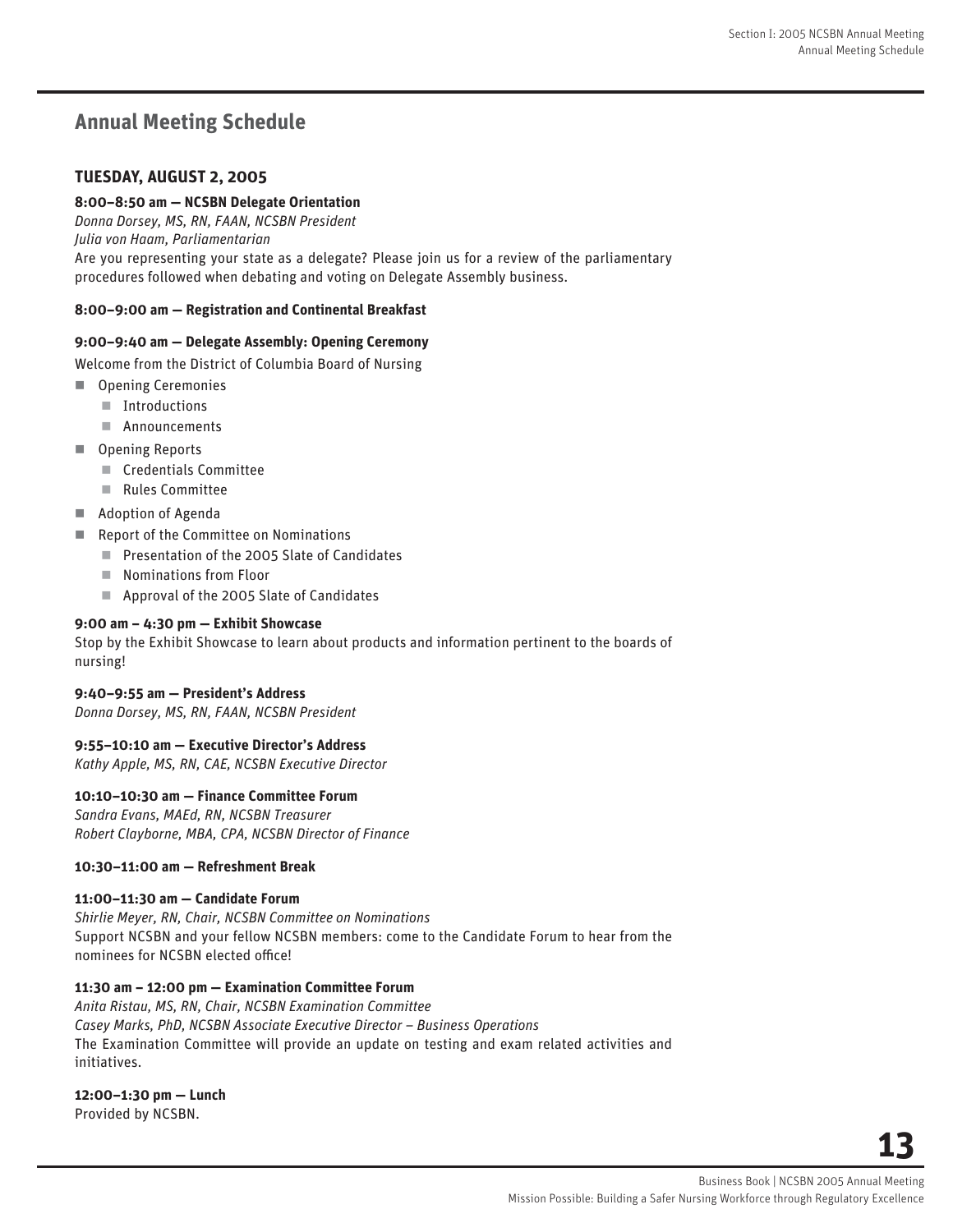#### **1:30–2:30 pm — Board of Directors Forum**

#### **2:30–2:45 pm — Refreshment Break**

#### **2:45–3:45 pm — Breakout Session: Advanced Practice**

*Kathy Thomas, MS, RN, Chair, NCSBN APRN Advisory Panel Nancy Chornick, PhD, RN, CAE, NCSBN Director of Practice and Credentialing* An update on APRN issues will be presented.

#### **2:45–3:45 pm — Breakout Session: American Organization of Nurse Executives (AONE)**

*Marilyn Bowcutt, RN, MSN, President*  Marilyn Bowcutt will present AONE's Guiding Principles for Future Care Delivery. The principles were developed to promote discussion regarding the future design of patient care delivery systems.

#### **2:45–3:45 pm — Breakout Session: Nur***sys***®**

*Angela Diaz-Kay, MBA, NCSBN Director of Information Technology* An update on Nur*sys*® will be presented along with an opportunity for members to ask questions.

#### **2:45–3:45 pm — Breakout: National League for Nursing (NLN)**

#### *Elaine Tagliareni, EdD, RN*

Elaine Tagliareni, a member of the National League for Nursing's (NLN) Board of Governors, will present NLN's Innovations in Education Initiative. This multidimensional approach to encouraging excellence, innovation and evidence-based teaching practices in all types of nursing education programs is designed to enhance student learning, strengthen student/faculty relationships, promote education/service collaboratives and, ultimately, transform nursing education so that our programs are most effective and efficient in preparing graduates for practice in today's chaotic, ambiguous health care arena.

#### **4:30–6:30 pm — Candidate Reception with performance by The Capitol Steps**

Delight in the satirical and topical political humor of the Capital Steps — former congressional staffers turned comedians. Known for digging into the headlines and giving audiences an insider's view of the nation's political arena, The Capital Steps take on both sides of the aisle making them fodder for quick witted barbs, parodies and satire.

## **WEDNESDAY, AUGUST 3, 2005**

#### **8:00–9:00 am — Registration & Continental Breakfast**

#### **9:00–10:00 am — Keynote Presentation: Rosemary Gibson, Author of "Walls of Silence"** *Rosemary Gibson, MSc*

Rosemary Gibson is team leader of the End-of-Life Care Team, dedicated to grant making to improve care for people at the end of life, with a special interest in reform of health professions education, building capacity in health care systems to provide palliative care, and state and federal policy change. She also is a member of the Human Capital and Nursing teams, and serves as program officer for the Faith in Action program. Her responsibilities have included overseeing and developing new funding initiatives to improve care for persons with chronic disabling conditions, and encouraging more minorities to enter the health professions. Before joining the Foundation in 1993, Gibson served as a consultant to the Medical College of Virginia and the Joint Commission on Health Care of the Virginia State Legislature. She began her career as a research associate at the American Enterprise Institute in Washington, D.C. Gibson received a master's degree in public finance from the London School of Economics and a bachelor's degree from Georgetown University.

#### **9:00 am – 5:00 pm — Exhibit Showcase**

Stop by the Exhibit Showcase to learn about products and information pertinent to the boards of nursing!

#### **10:00–10:30 am — Refreshment Break**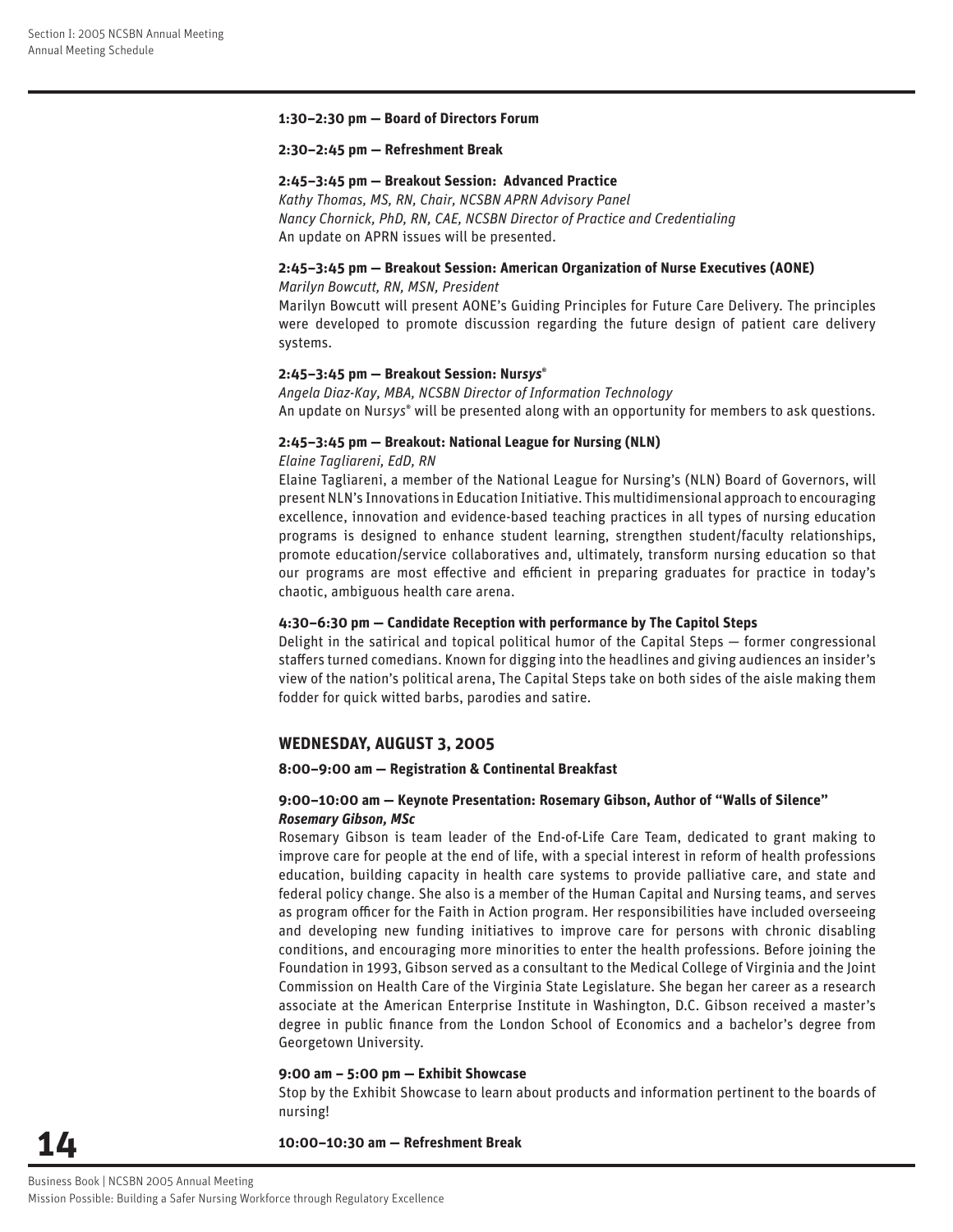## **10:30 am – 12:00 pm — Practice, Regulation, and Education (PR&E) Forum**  *NCSBN Proposed Delegation Position Paper*

*Cheryl Koski, MN, RN, CS, Chair, NCSBN PR&E Subcommittee on Delegation and Assistive Personnel Vickie Sheets, JD, RN, CAE, NCSBN Director of Practice and Regulation* 

"Working with Others: Delegation and Other Health Care Interfaces: A Position Paper" is intended as a resource for boards of nursing in the regulation of nursing and provides an analysis of the critical and complex concepts related to delegation and working with nursing assistive personnel.

## *NCSBN Proposed Act and Rules For Delegation And Nursing Assistant Regulatory Model*

*Cheryl Koski, MN, RN, CS, Chair, NCSBN PR&E Subcommittee on Delegation and Assistive Personnel Vickie Sheets, JD, RN, CAE, NCSBN Director of Practice and Regulation* 

NCSBN Regulatory Model for Nursing Assistive Personnel presented as a new article and chapter for the *NCSBN Model Nursing Practice Act and Administrative Rules*. Draft of the Model Language Assistive Personnel addresses how licensed nurses work with, and delegate nursing care tasks/ functions/activities to assistive personnel.

## *NCSBN Proposed Position Paper On Nursing Education Clinical Experience*

*Gino Chisari, MSN, RN, Chair, NCSBN PR&E Committee* 

*Nancy Spector, RN, BSN, MSN, DNSc, NCSBN Director of Education* 

The NCSBN PR&E committee presents "Clinical Experiences in Prelicensure Nursing Programs" a position paper designed to provide guidance to the boards of nursing for evaluating the clinical experience component of prelicensure programs.

## *NCSBN Proposed Criminal Background Check Concept Paper and Model*

*Valerie Smith, MS, RN, Chair, NCSBN Disciplinary Resources Advisory Panel* 

*Vickie Sheets, JD, RN, CAE NCSBN Director of Practice and Regulation* 

The proposed model process for criminal background checks and supporting paper will be presented. Included is background on the topic, the necessary legislative authority, identified activities that need to be undertaken to implement criminal background checks and discussion of how boards can use the information obtained to inform licensure decision making.

## **12:00–2:00 pm — Area Lunch and Meeting**

NCSBN AREA LUNCHEONS ARE OPEN TO NCSBN MEMBERS AND STAFF ONLY.

The purpose of NCSBN Area Meetings is to facilitate communication and encourage regional dialogue on issues important to NCSBN and its members.

- **E** Area I Luncheon Meeting
- **E** Area II Luncheon Meeting
- **E** Area III Luncheon Meeting
- **E** Area IV Luncheon Meeting

## **12:00–2:00 pm — External Organizations Lunch & Meeting**

NCSBN guests are invited to attend this lunch meeting to discuss issues of mutual concern with NCSBN policy staff .

## **2:00–2:30 pm — Refreshment Break**

## **2:30–4:00 pm — Knowledge Networks**

NCSBN Knowledge Networks are brainstorming discussions regarding industry issues. Participants will be asked to brainstorm a list of the top five industry topics with the top three selected for discussion/exploration. Choose from the following options:

- **PN/VN Issues**
- Practice/Discipline
- **NCSBN Presidents**
- **NCSBN Executive Officers**
- **NCSBN Board Members**
- **Education**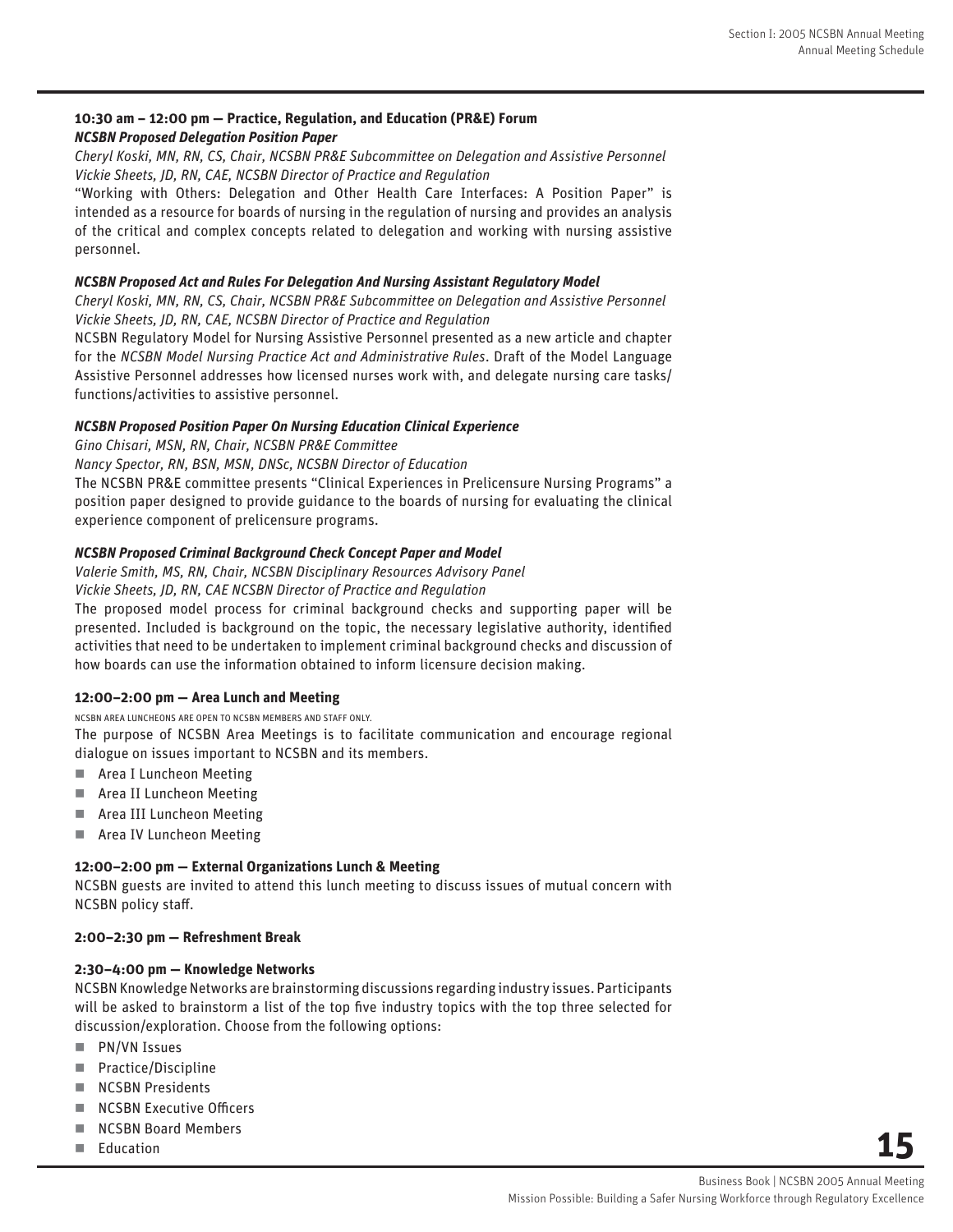#### **4:00–6:00 pm — Resolutions Committee Meeting**

*Charlene Kelly, PhD, RN, NCSBN Resolutions Committee* 

#### **6:00–8:00 pm — Nurse Licensure Compact Administrators (NLCA) Dinner**

This is a business meeting of the Nurse Licensure Compact Administrators (NLCA).

#### **THURSDAY, AUGUST 4, 2005**

**7:45–8:45 am — Election of Candidates**

**8:00–9:00 am — Pearson VUE Breakfast** 

#### **9:00–10:00 am — Practice Breakdown: TERCAP Forum**

*Kathy Malloch, PhD, RN, Chair, NCSBN Practice Breakdown Advisory Panel Vickie Sheets, JD, RN, CAE, Director of Practice and Regulation*  Presentation of the results of the analysis done on the discipline cases resolved from January 1, 2004 to April 30, 2005 that NCSBN Member Boards submitted via the electronic TERCAP.

#### **10:00–10:30 am — Refreshment Break**

#### **10:30 am – 12:00 pm — Open Forum**

This is the opportunity for delegates and members to ask questions and discuss any items pertinent to the business agenda.

#### **12:00–2:30 pm — NCSBN Awards Luncheon**

Please join us to celebrate the individual and organizational achievements of the NCSBN membership.

#### **2:30–3:00 pm — Refreshment Break**

#### **3:00–4:30 pm — Delegate Assembly: Second Meeting**

- **Adopt Proposed Delegation Position Paper.**
- Adopt Proposed Model Act And Rules For Delegation And Nursing Assistant Regulatory Model.
- Adopt Proposed Position Paper on Nursing Education Clinical Instruction in Prelicensure Nursing Programs.
- Adopt the Proposed Criminal Background Check Concept Paper and Model.

#### **Friday, August 5, 2005**

#### **8:00–9:00 am — Registration & Continental Breakfast**

#### **8:00–10:00 am — NCSBN Institute of Regulatory Excellence Poster Session**

Please support members participating in the NCSBN Institute fellowship program. Engage participants in discussion regarding their projects on nursing regulation topics and issues.

#### **9:00–10:15 am — Delegate Assembly: Third Meeting**

New Business

**Resolutions Committee** 

#### **10:15–10:35 am — Refreshment Break**

**10:35 am – 12:00 pm — Delegate Assembly Closing Ceremony & Adjournment**

**SCHEDULE SUBJECT TO CHANGE.**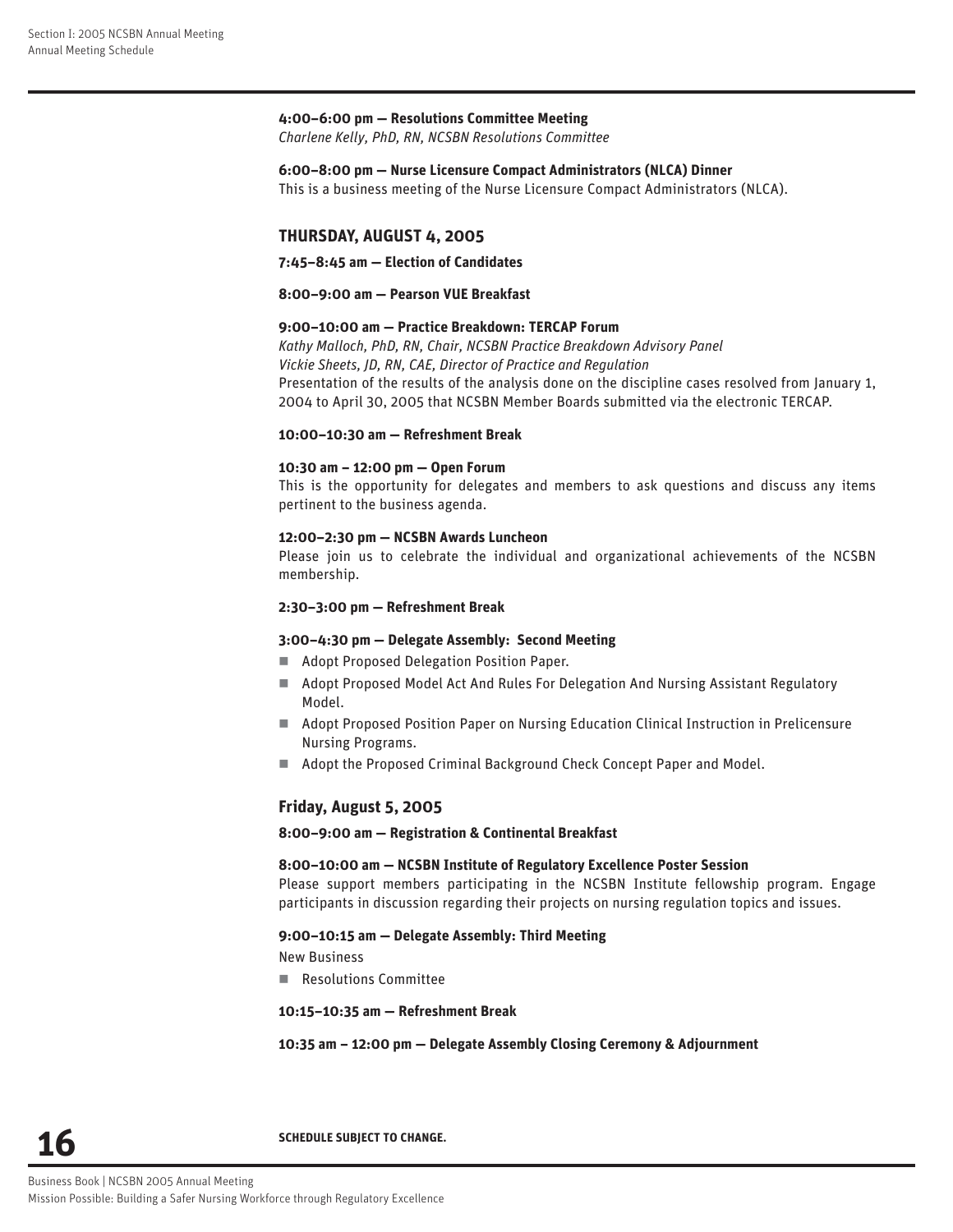## <span id="page-17-0"></span>**Summary of Recommendations to the 2005 Delegate Assembly with Rationale**

This document provides a summary of recommendations that the NCSBN Board of Directors and the Committee on Nominations propose to the 2005 Delegate Assembly. Additional recommendations may be brought forward during the 2005 Annual Meeting.

## **BOARD OF DIRECTORS**

1. **Adopt the proposed Delegation Position Paper** *Working with Others: Delegation and Other Health Care Interfaces*.

## **Rationale**

Nurses work with and through others, resulting in multiple interactions and relationships with a variety of health team members, clients and families. The subcommittee has described the means by which such an interaction and communication is achieved as an interface (Webster). One important type of nursing interface with others is delegation. This paper discusses the elements that need to be in place for delegation to be used, including the authority. Many of the interfaces in traditional practice settings, such as hospitals and nursing homes, involve delegation. In other settings, there may not be clear lines of authority. It is important that the nurse understand the type of interface that is expected in a role and setting, because this has significant consequences for how he or she may approach the role as well as the accountability of the nurse. This paper identifies the elements a nurse should consider in using delegation and other types of interfaces.

## **Fiscal Impact**

Incorporated into FY05 budget.

## 2. **Adopt the proposed** *Model Act and Rules For Delegation and Nursing Assistant Regulatory Model*.

## **Rationale**

Providers of health care must maximize the use of every health care worker to meet the public's increasing need for accessible, affordable and quality health care. There is a place for appropriately trained and supervised assistive personnel. Nurses coordinate and supervise the delivery of nursing care in many settings. Nurses typically have the broadest interface with patients in acute care, long-term care and many community settings, and work with a variety of assistive personnel who may be delegated nursing tasks. The regulation of assistive personnel to promote uniform training and oversight is a logical activity of boards of nursing. The regulation of nursing should include nursing practice by licensed nurses and the selected nursing functions performed by nursing assistive personnel.

## **Fiscal Impact**

Incorporated into FY05 budget.

## 3. **Adopt the proposed position paper on** *Nursing Education Clinical Instruction In Prelicensure Nursing Programs*.

## **Rationale**

This position paper was written in response to the 2004 Delegate Assembly resolution where NCSBN members asked for guidance with evaluating clinical experiences in prelicensure programs. The committee members reviewed the literature, consulted with experts, surveyed the membership and nursing education organizations, sought stakeholder input, and participated in simulation experiences in order to comprehensively study this question.

## **Fiscal Impact**

Incorporated into FY05 budget.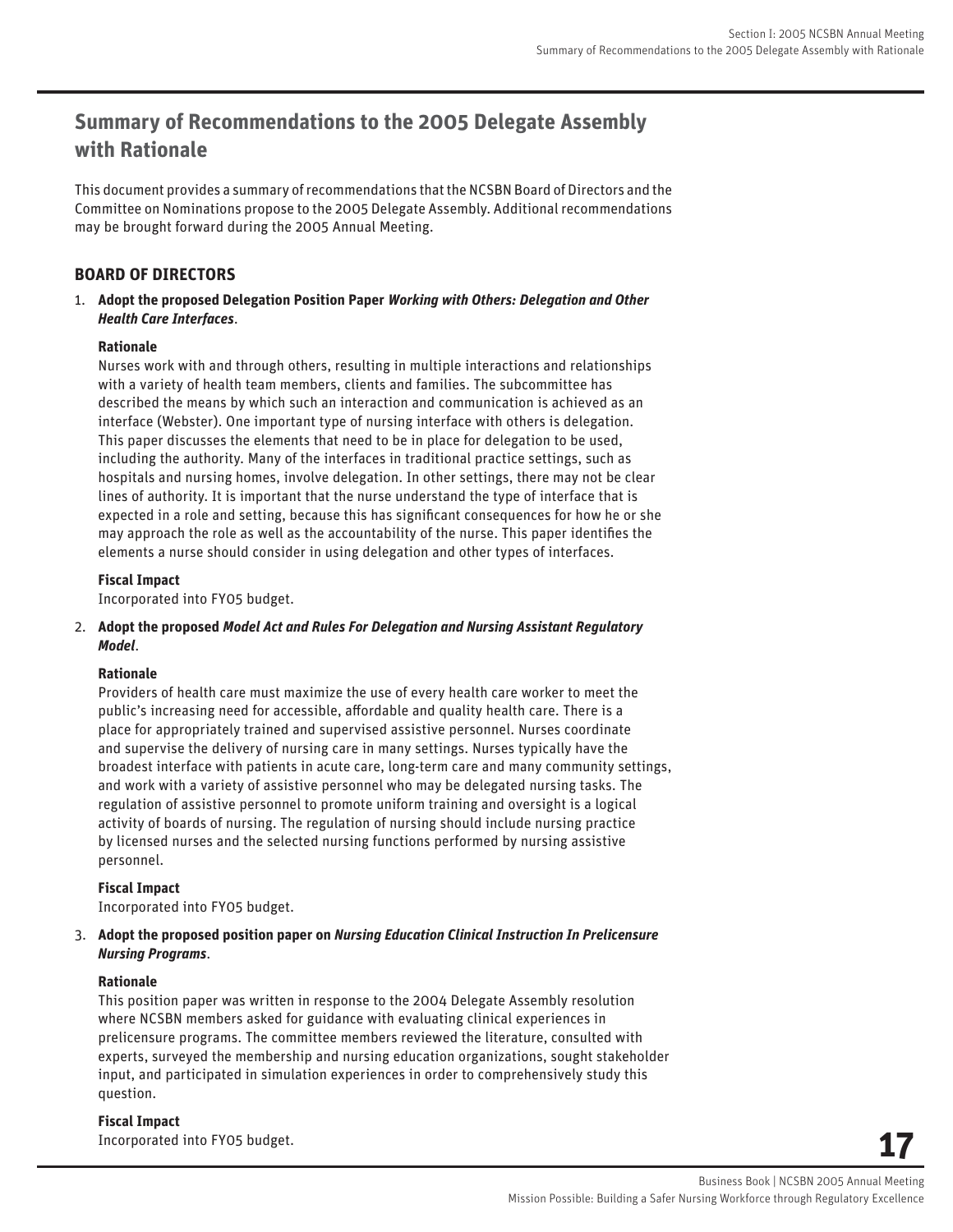#### 4. **Adopt the proposed criminal background concept paper and model.**

#### **Rationale**

Boards of Nursing have the responsibility of regulating nursing, and have a duty to exclude individuals who pose a risk to the public health and safety. One means of predicting future behavior is to look at past behavior. Checking whether applicants for the privilege of nursing licensure have a criminal history and examining the nature of that history can provide significant information for boards to use in making decisions about who should be granted the privilege to practice nursing. The proposed model process provides background on the topic, the necessary legislative authority, identifies activities that need to be undertaken to implement criminal background checks, and discusses how boards can use he information obtained to inform licensure decision making.

#### **Fiscal Impact**

Incorporated into FY05 budget.

## **COMMITTEE ON NOMINATIONS**

#### 1. **Adopt the 2005 Slate of Candidates.**

#### **Rationale**

The Committee on Nominations has prepared the 2005 Slate of Candidates with due regard for the qualifications required by the positions open for election, fairness to all nominees, and attention to the goals and purpose of the NCSBN. Full biographical information and personal statement for each candidate is posted in the Business Book under the Report of the Committee on Nominations. Candidates will present himself or herself at the Candidate's Forum on Tuesday, August 2, 2005.

#### **Fiscal Impact**

Incorporated into FY05 budget.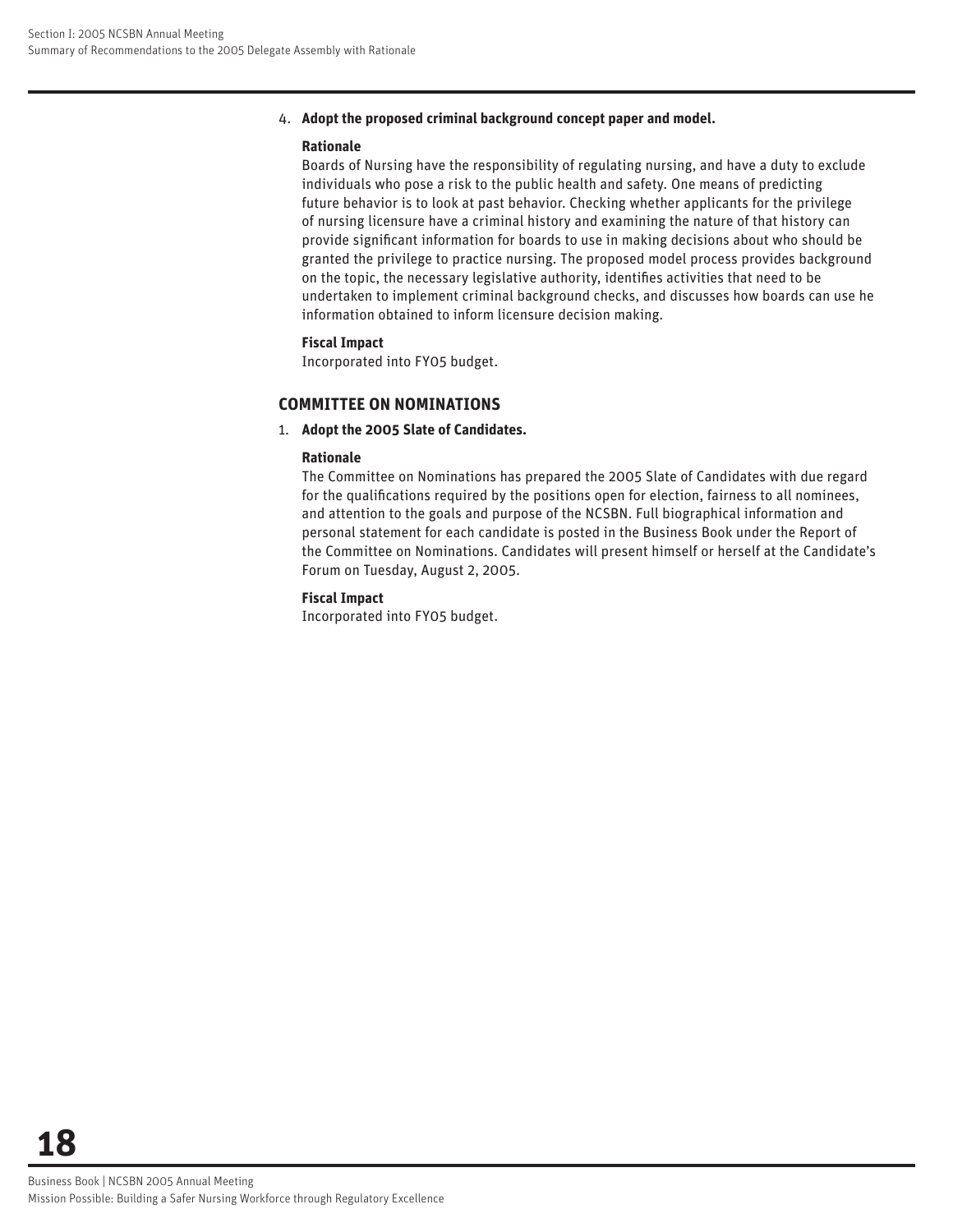## <span id="page-19-0"></span>**Report of the Committee on Nominations**

## **Recommendations to the Delegate Assembly**

Adopt the 2005 Slate of Candidates.

## **Rationale**

The Committee on Nominations has prepared the 2005 Slate of Candidates with due regard for the qualifications required by the positions open for election, fairness to all nominees, and attention to the goals and purpose of NCSBN. Full biographical information for each candidate follows. Each candidate will present himself or herself at the Candidate's Forum on Tuesday, August 2, 2005.

## **Background**

Per the bylaws, the Committee on Nominations considers the qualifications of all nominees for officers and directors and presents a qualified slate of candidates for vote at the Annual Meeting. The Committee's report is read at the first session of the Delegate Assembly, when additional nominations may be made from the floor. No name is placed in nomination without the written consent of the nominee.

## **Highlights of FY05 Activities**

- $\blacksquare$  The committee reviewed their role, the bylaws, policies, mission, vision, values and strategic initiatives for 2005-2007. The committee also discussed the importance of teams.
- - The committee reviewed Nominations survey evaluation results from the 2004 Annual Meeting attendees. Suggestions included slating only two candidates per position. The committee reviewed the feedback and decided that any qualified candidate should be slated.
- The committee discussed the Nominations Chair selection outlined in the bylaws and revised their operational policies.
- -Strategies for recruitment were identified including selection of the date for Call to Nominations and deadline for nomination submissions. The committee's recruitment strategy for 2005 is focused on recruiting more board members of Member Boards.
- The committee decided to allow PowerPoint presentations during the Candidate Forum.

## **Attachments**

A. 2005 Slate of Candidates

#### **Committee Members**

Shirlie Meyer, RN, Chair Idaho, Area I

Karla Bitz, RN, BSN, MMGT North Dakota, Area II

Karen Taylor, LPN, Vice Chair Arkansas, Area III

Mary Bowen, CRNP, DNS, JD, CAN Pennsylvania, Area IV

#### **Staff**

Kathy Apple, RN, MS, CAE Executive Director

#### **Meeting Dates**

- September 20-21, 2004
- January 18, 2005 (Conference Call)
- March 21, 2005
- April 25-26, 2005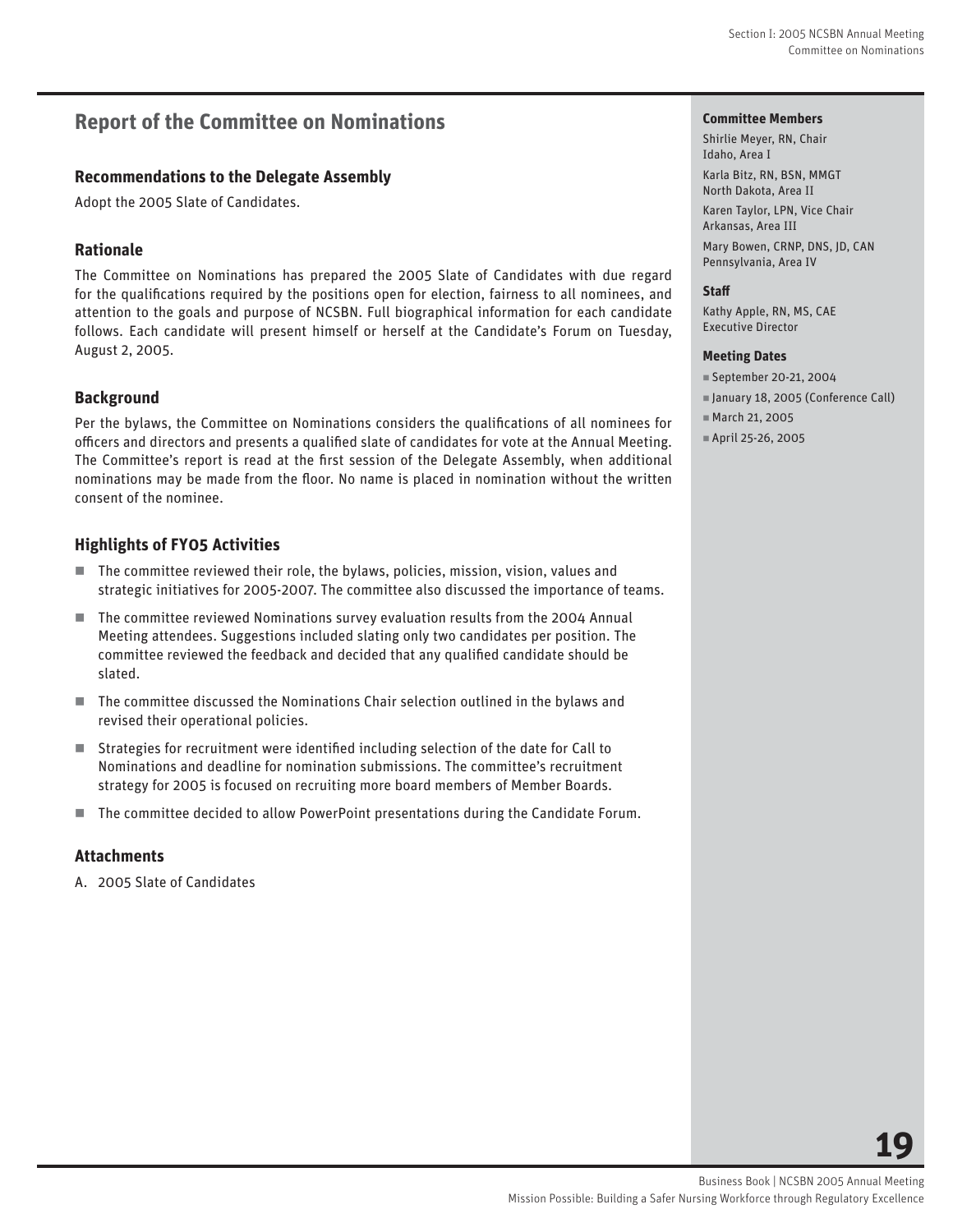Section I: 2005 NCSBN Annual Meeting Committee on Nominations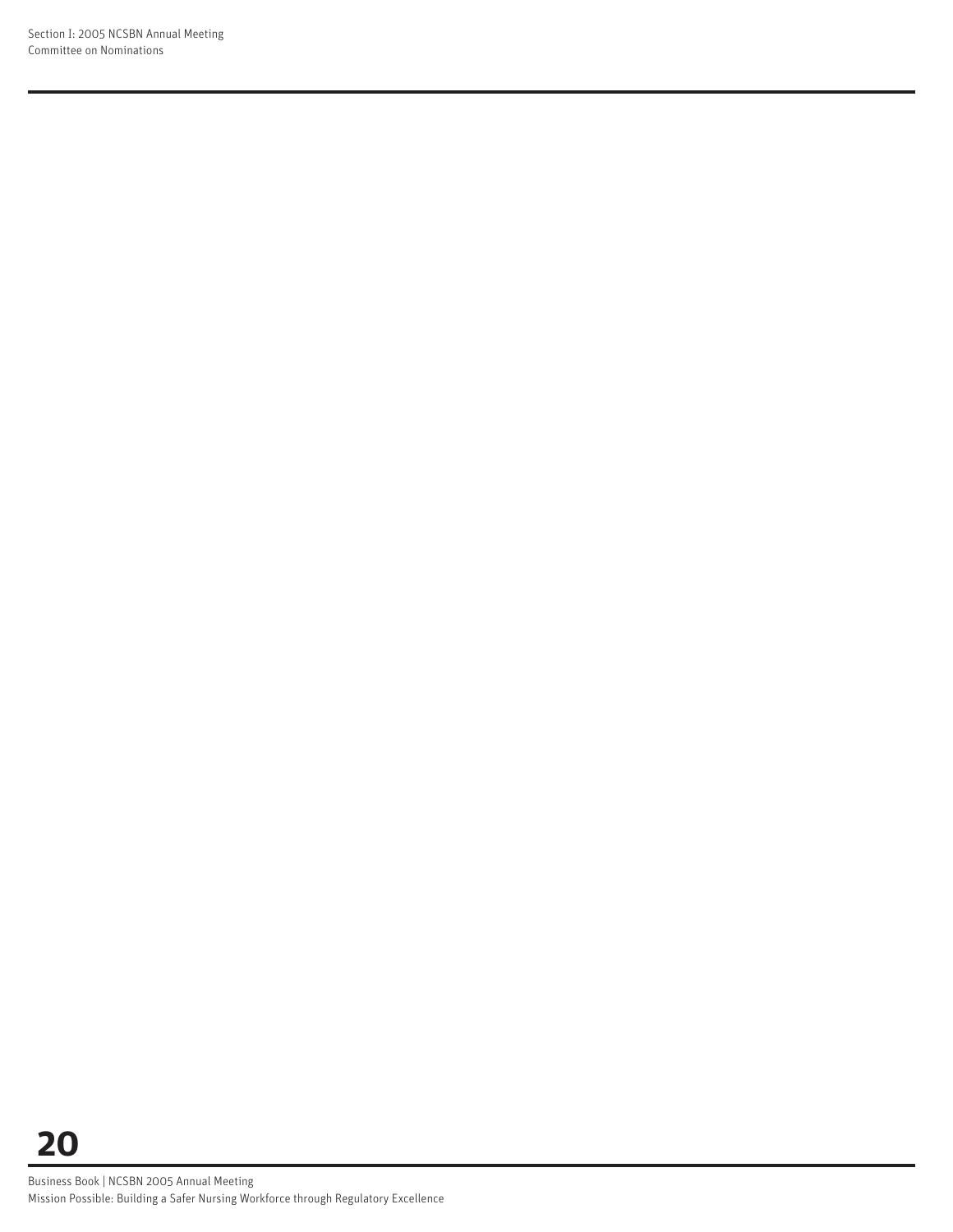## <span id="page-21-0"></span>**Attachment A 2005 Slate of Candidates**

The following is the slate of candidates developed and adopted by the Committee on Nominations. Each candidate profile is taken directly from the candidate's nomination form. The Candidate Forum will provide the opportunity for candidates to address the 2005 Delegate Assembly on Tuesday, August 2, 2005, from 11:00–11:30 am.

## **Board of Directors**

| <b>Area II Director</b>                       |
|-----------------------------------------------|
|                                               |
| <b>Area III Director</b>                      |
| Martha Bursinger, South Carolina, Area III 24 |
| <b>Area IV Director</b>                       |
|                                               |
| Director-at-Large (two positions)             |
|                                               |
| <b>Committee on Nominations</b>               |
| Area I                                        |
|                                               |

## **Area II**

|--|

#### **Detailed Information on Candidates**

Information is provided on each candidate in the following pages (taken directly from nomination forms) and organized as follows:

- 1. Name, Jurisdiction, Area
- 2. Present board position, board name
- 3. Date of term expirations and eligibility for reappointment
- 4. Professional/Regulatory/ Community Involvement including Service on NCSBN committee(s)
- 5. Propose how the activities of NCSBN can influence a positive outcome to a major challenge that is currently facing nursing regulation.
- 6. Describe how you will advance the mission, vision and strategic initiatives of NCSBN.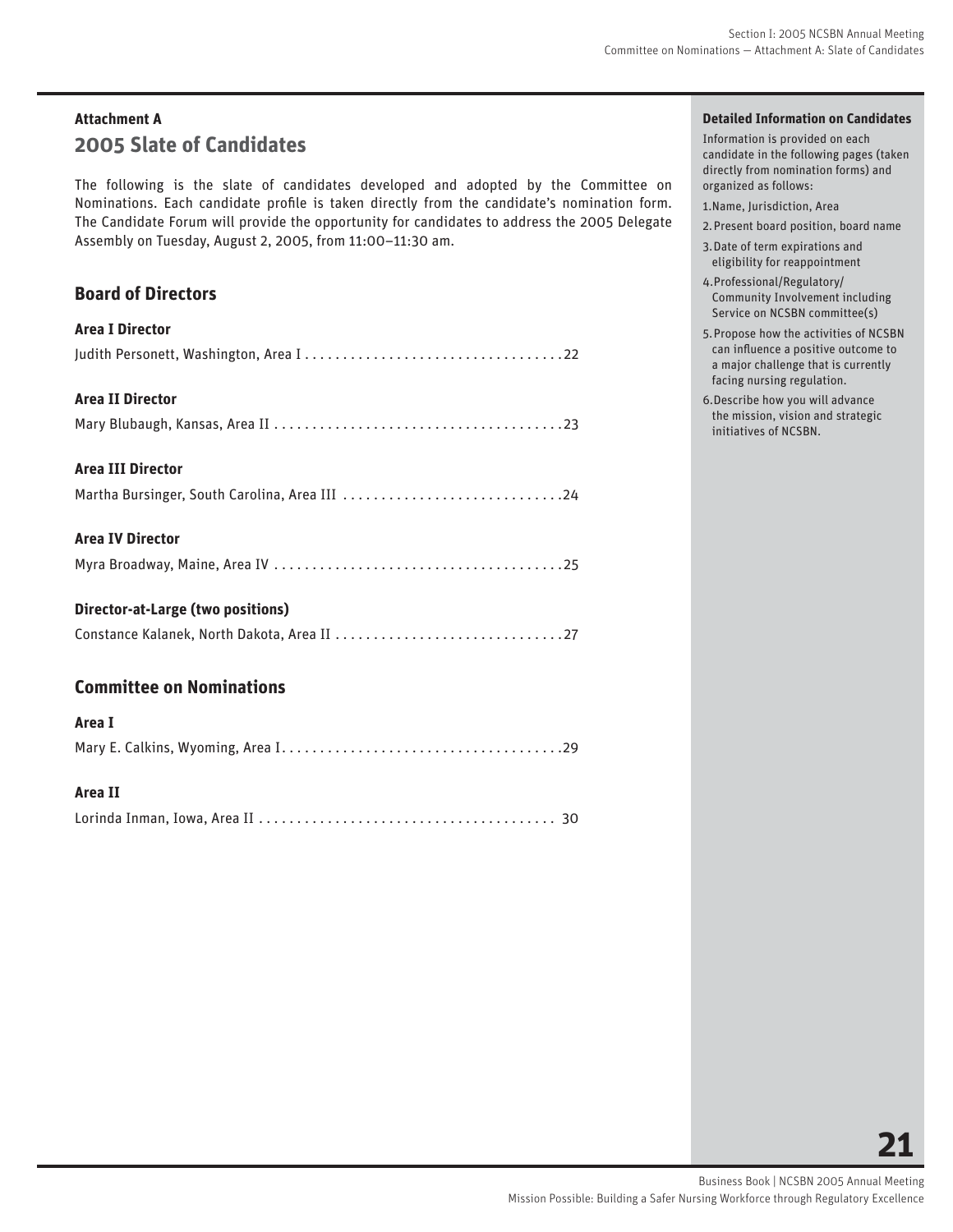

**Date of expiration of term:** June 30, 2007 **Eligible for reappointment:** Yes

## **Area I Director**

## **Judith D. Personett, EdD, RN, CNAA**

Board Member, Washington Board of Nursing, Area I

## **Professional/Regulatory/Community Involvement including service on NCSBN committee(s):**

Chair, Washington State Nursing Commission

Chair, Washington State Nurse Practice Subcommittee

## Propose how the activities of NCSBN can influence a positive outcome to a major challenge **that is currently facing nursing regulation.**

I believe that a primary role of NCSBN is to establish and support standards of nursing practice that ensure the safety and well-being of the patient/consumer.

Standards will be taught in schools of nursing who prepare their students to take the state board examination that is carefully written to incorporate the highest standards of nursing practice throughout the examination.

As economic and legal pressures confront the nursing profession in an attempt to lower standards of care and education, it is vitally important to educate the patient/consumer about the role of the nurse and the importance of the well-educated, ethical nurse. NCSBN plays a key role in the dissemination of information.

## **Describe how you will advance the mission, vision and strategic initiatives of NCSBN.**

To advance the mission, vision and strategic initiatives, I will participate in work groups to prepare materials for committees and for the body on NCSBN. I will also bring my personal expertise as a nurse executive and nurse educator to issues and goals of NCSBN.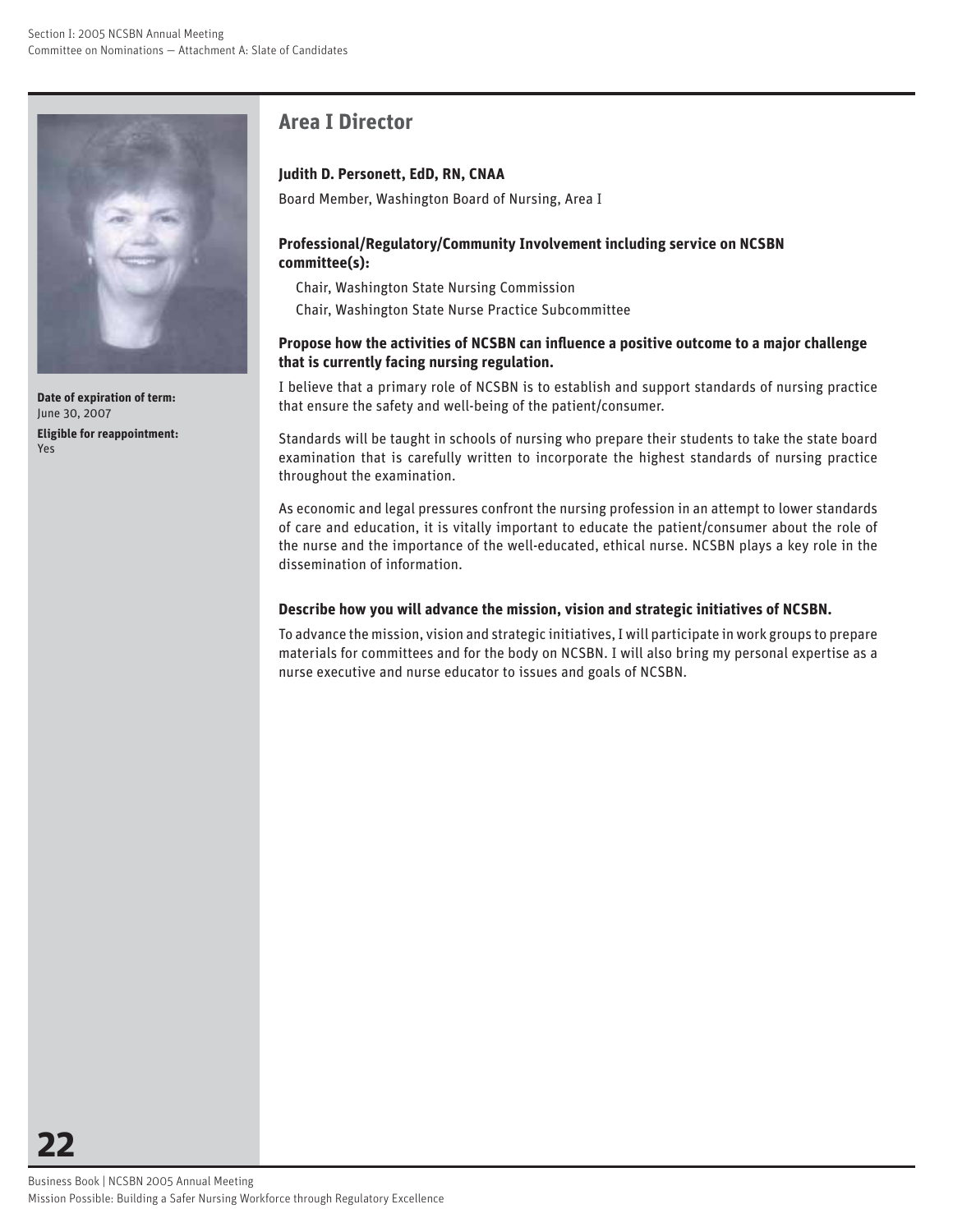## **Area II Director**

## **Mary Blubaugh, MSN, RN**

Executive Administrator, Kansas Board of Nursing, Area II

## **Professional/Regulatory/Community Involvement including service on NCSBN committee(s):**

## NCSBN

NCSBN Area II Director, 2003–2005 PR&E Committee, 2002–2003 PERC Committee, 2000–2002

Kansas State Board of Nursing Executive Administrator, Kansas State Board of Nursing, 1999–Present Kansas ESAR/VHP Advisory/Planning Workgroup, 2005 Kansas Strategic National Stockpile Planning Committee, 2005 KSNA Educational Task Force, 2004–Present Kansas Nursing Work Force Partnership, 2002–Present Recruitment/Retention Strategies Workforce Council Team for HealthCare and Direct Care Classes, 2001–2003 Kansas Small State Agency Administrators, 2000–Present Health Resource Partnership, 2000–2004

Professional Involvement Kansas Society of Public Managers, 2002–Present Kansas Organization of Nurse Leaders, 2002–Present Sigma Theta Tau International Nursing Society, 1993–Present Nu Zeta Chapter, Fort Hays University, 1992–Present Fort Hays State University Nursing Honor Society, 1991–Present

## Propose how the activities of NCSBN can influence a positive outcome to a major challenge **that is currently facing nursing regulation.**

Issues facing nursing regulation today are no longer state issues; they are becoming international. As the issues become international, NCSBN must maintain the state's right to protect the public. NCSBN has the opportunity to promote dialogue with Member Boards and make research-based decisions regarding the nursing regulation in the national and international arena. These decisions must be made with input from Member Boards and on research-based information. NCSBN and Member Boards can be the leader for regulatory excellence nationally and internationally.

## **Describe how you will advance the mission, vision and strategic initiatives of NCSBN.**

It has been an honor and a privilege to serve as Area II Director for the last two years. It has been a positive and rewarding experience. I will continue to be committed to advancing regulatory excellence for public protection. As a board member, I participated in the development of the mission, vision, and strategic initiatives and I support them. I will be a voice for Member Boards and help foster open dialogue and healthy debate through communication between the Member Boards and the Board of Directors. During my two years on the Board of Directors, I remained true to my values of open communication, honesty, optimism, asking the tough questions, and continue to have a passion to serve as an effective voice for Member Boards.



**Date of expiration of term:** N/A **Eligible for reappointment:**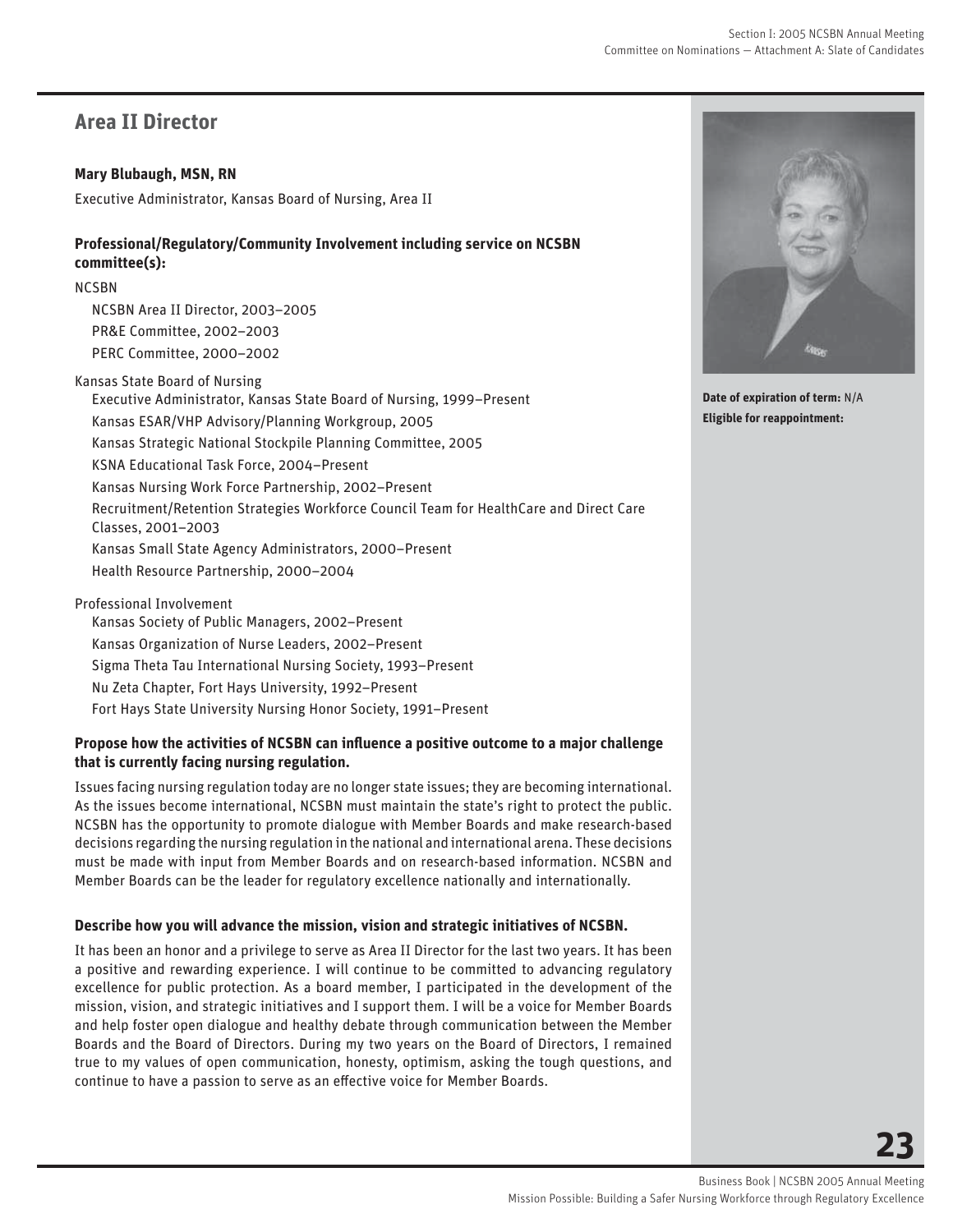

**Date of expiration of term:** N/A **Eligible for reappointment:**

## **Area III Director**

## **Martha Bursinger, RN, MSN, MEd**

Executive Director, South Carolina Board of Nursing, Area III

## **Professional/Regulatory/Community Involvement including service on NCSBN committee(s):**

Participant in Institute of Regulatory Excellence – NCSBN

Participant in TERCAP committee work – NCSBN

## Propose how the activities of NCSBN can influence a positive outcome to a major challenge **that is currently facing nursing regulation.**

It is my belief that professions that assume as much autonomy for direct patient care as nursing does, should be regulated for the protection of the public. Being a part of NCSBN allows boards of nursing to maintain their oversight of protection of the public by obtaining information as to issues that are facing nursing on an ongoing basis, determining a basis for best practices for the profession, while allowing continuous communication to be disseminated to the Member Boards for future problems, challenges, and conflicts that may arise in the future that have a direct impact on the nursing profession.

## **Describe how you will advance the mission, vision and strategic initiatives of NCSBN.**

It is my belief that communication on an ongoing basis, regardless of the means, is integral to maintaining open dialogue among and between professionals. If selected for this position, I would utilize my experience and knowledge of 26 plus years in the health care profession in an attempt to add to the core of information that is needed for decision making and problem solving at the national level of regulation. In every way, I would attempt to keep my peers abreast of changes, potential challenges affecting nursing, and to be an intermediary for communication between them and NCSBN for concerns and problems, as they arise, to improve care delivery through public protection.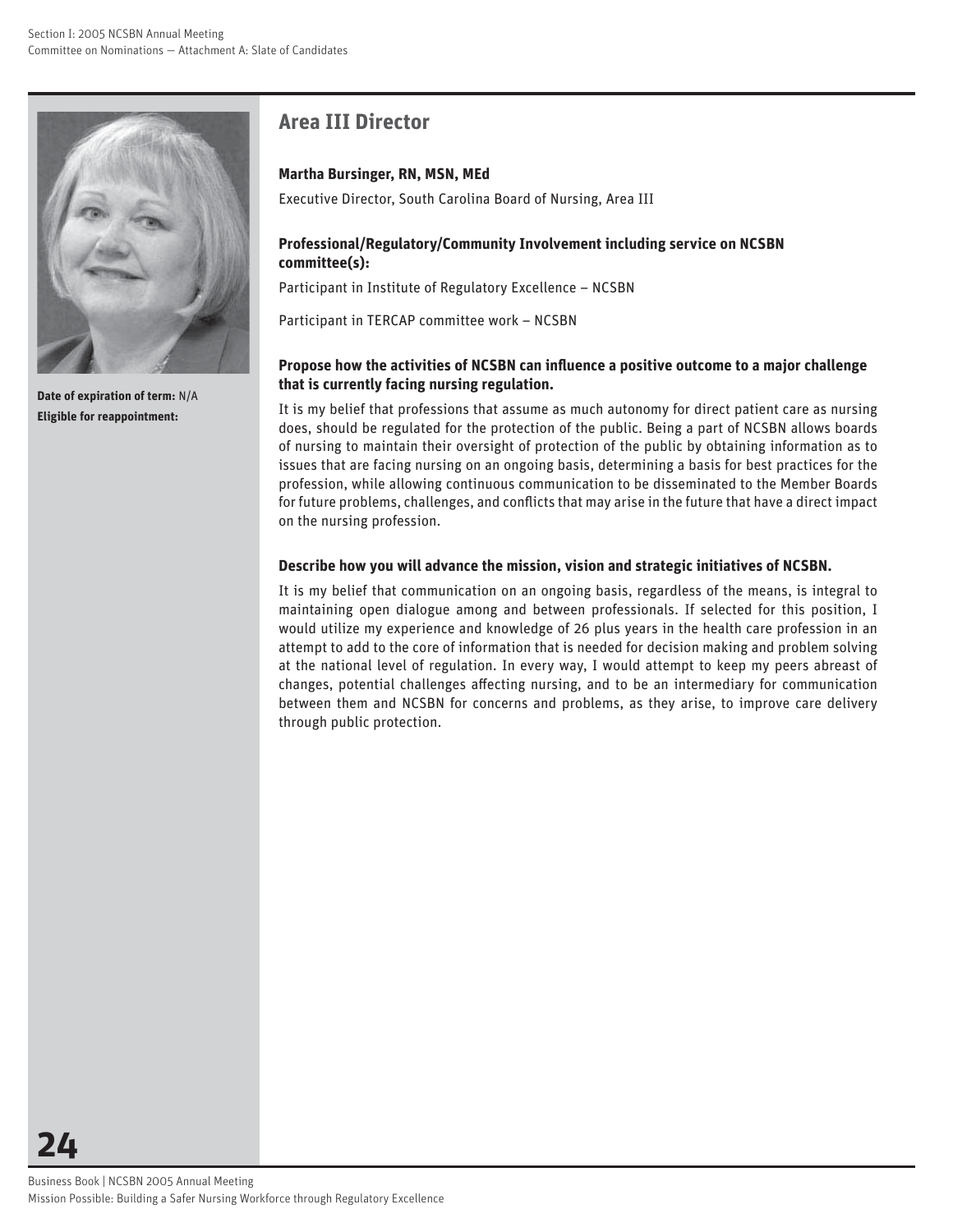## **Area IV Director**

## **Myra Broadway, JD, MS, RN**

Executive Director, Maine Board of Nursing, Area IV

## **Professional/Regulatory/Community Involvement including service on NCSBN committee(s):**

## Education

Franklin Pierce Law Center, JD (law), 1990 University of Colorado, MS (Community Health Nursing), 1973 Hunter College, BSN, 1967

Professional/Regulatory/Community Involvement Executive Director, Maine State Board of Nursing

## **NCSBN**

Board Liaison to Examination Committee, 2004–2005 Board Liaison to Commitment to Ongoing Regulatory Excellence, 2003–2004 Commitment to Ongoing Regulatory Excellence, 2002–2003 Director-at-Large, 2000–2002 Board Liaison to Commitment to Excellence, 2001–2002 Model Rules Subcommittee Liaison, 2001–2002 Bylaws Committee Liaison, 2001–2002 Awards Advisory Panel Liaison, 2000–2001 Delegate Assembly Advisory Group Liaison, 2000–2001 Commitment to Excellence Advisory Group, 1999–2000 Resolutions Committee, 1999 Mutual Recognition Member Board Operations Analysis Tool Working Group, 1998 Nurse Licensure Compact Administrators, Executive Committee, 2002–2003

## United States Air Force Reserves

9019th Air Reserves Squadron, 1976–1998 Colorado Air National Guard, 1972–1975 Active Duty, 1968–1971

## Propose how the activities of NCSBN can influence a positive outcome to a major challenge **that is currently facing nursing regulation.**

A major challenge that currently faces nursing regulation is the impact of the nursing shortage. Consequently, there has been a proliferation of unlicensed assistive personnel categories, increased used of foreign educated nurses, new definitions and expansions of scopes of practice, proposed extraordinary creative solutions by legislator, and public uncertainty while expecting safe care. Activities of NCSBN can influence a positive outcome to this challenge through monitoring activities of national organizations as well as collaborating with them in defined efforts consistent with NCSBN's mission; establishing work groups, committees or task forces composed of Member Board representation to address these issues; monitor and share with jurisdictions proposed federal and state legislation; monitor and influence appropriately international nursing endeavors; and support research that is planned, developed and performed to enable boards to engage in evidence based decision making in nursing regulation.



**Date of expiration of term:** N/A **Eligible for reappointment:**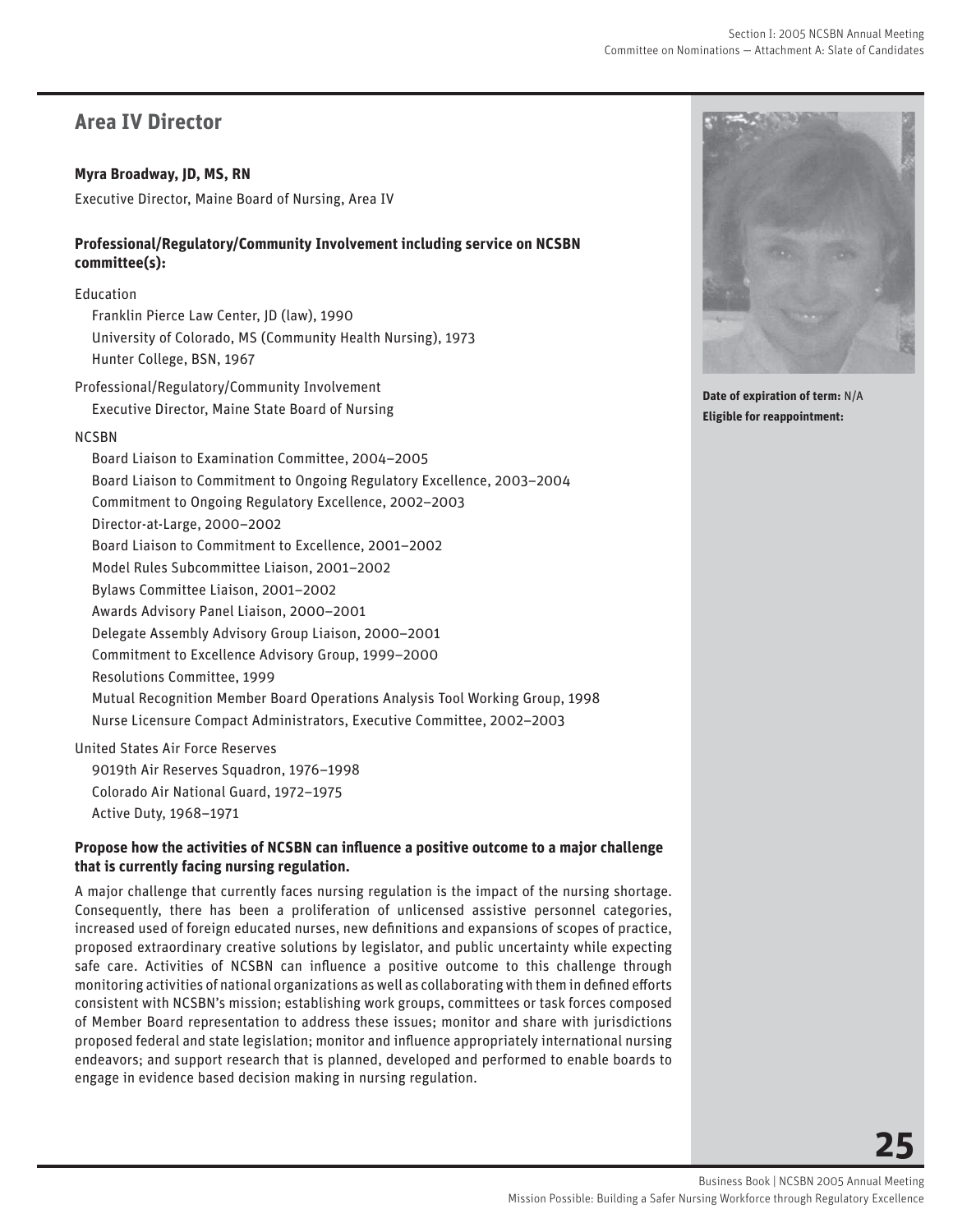## **Describe how you will advance the mission, vision and strategic initiatives of NCSBN.**

I believe that I can contribute to the advancement of the mission, vision and strategic initiatives of NCSBN through participating in decision making that is consistent with the mission, compliant with the vision and in concert with the strategic initiatives. Being on the Board of Directors requires listening well to all perspectives on an issue, deliberating and discussing openly issues that confront us all – as a national organization and as Boards of Nursing individually. I believe strongly that it is also important that we maintain flexibility in implementing the strategic initiatives so that as the environment changes, we may respond by likewise adapting strategy to meet the mission. I am committed to NCSBN and its service to Member Boards and would consider it a great privilege to serve as Area IV Director of NCSBN.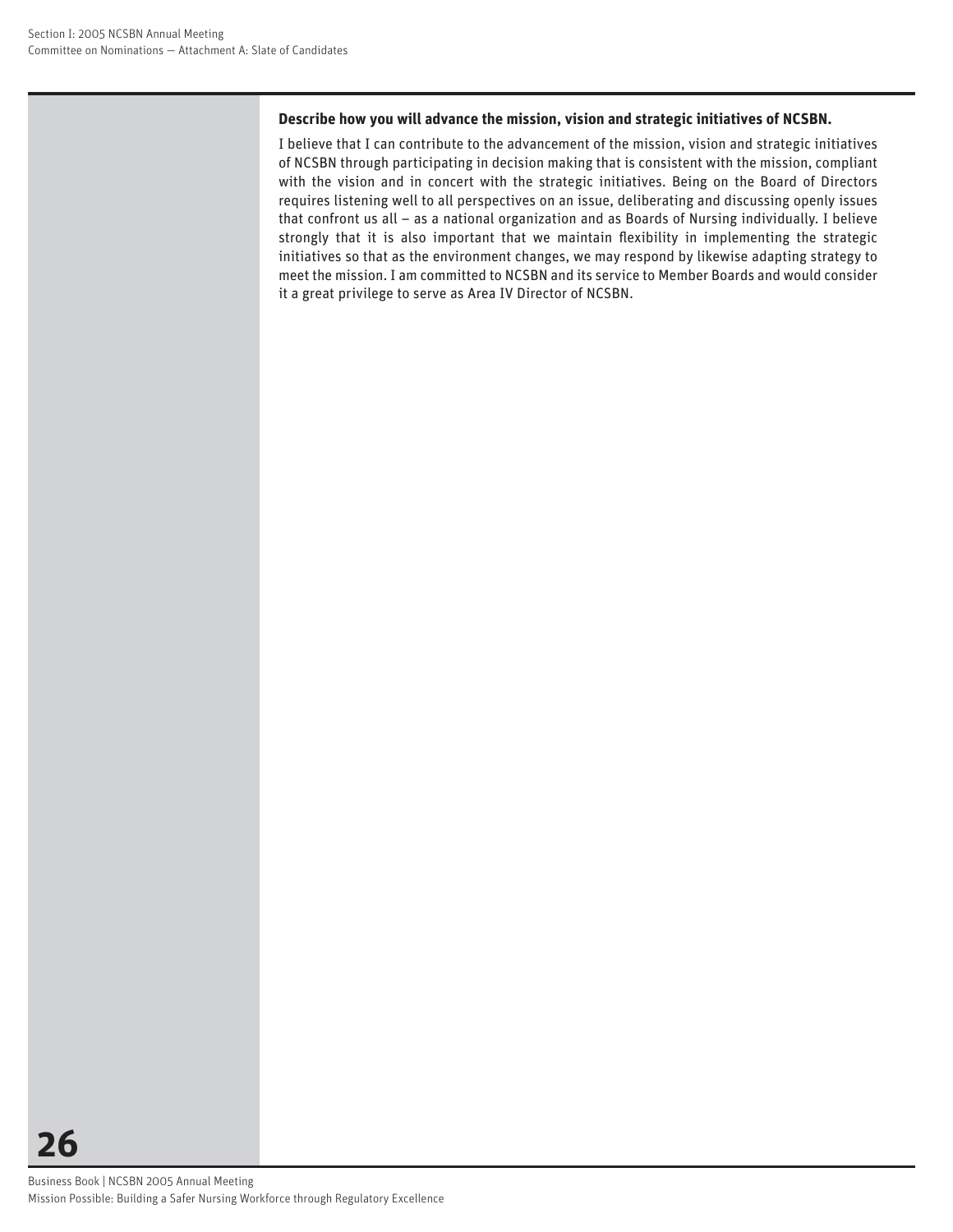## **Director-at-Large**

## **Constance Kalanek, PhD, RN**

Executive Director, North Dakota Board of Nursing, Area II

## **Professional/Regulatory/Community Involvement including service on NCSBN committee(s):**

Board of Directors, Director-at-Large, 2004–2005 Board Liaison, Commitment to Ongoing Regulatory Excellence Research Project, 2004–2005 Fellow, NCSBN's Institute of Regulatory Excellence, second year Member, Executive Officers Network Planning Committee, Executive Officer Network Group Leadership Development Seminar, April 28-29, 2003 and April 22-23, 2004 Commitment to Ongoing Regulatory Excellence (CORE) Research Project, 2002–2004 Resolutions Committee, 2003–2005 Member, Nurse Licensure Compact Administrators, July 1, 2002 Chair; Practice, Education, and Regulation Task Force; Work completed August 12, 2002 State Committees

Established in 2004 — North Dakota Nurse Leadership Council — The Nurse Leadership Council (NLC) is a coalition of the North Dakota Board of Nursing, North Dakota Nurses Association and six other organizations. The goal of the organization is to create a futuristic, unified, goal directed, state level agenda for nursing. The council members have come together in a spirit of cooperation and plan to create a consensus model of decision making among state nursing organizations.

## **Professional memberships and offices held:**

American Nurses' Association, 1981–2002 Certification, Maternal-Child Nurse, 1987-1998 American Nurses Credentialing Center-Commission on Accreditation, Category Alternate, 1997 ANCC Item Writer for Prenatal Certification Examination ANA Institute of Constituent Members on Nursing Practice, Representative for North Dakota, 1992–1994 American Society of Psychoprophylaxis in Obstetrics, 1975–1990 Certified Childbirth Educator, 1975-1990 Badlands Childbirth Educators, (treasurer/member) 1975–1990

North Dakota Nurses Association, District #10, 1980–1990

Continuing Education Committee

Professional Affairs Committee

Government Relations Committee (chairperson)

Nominating Committee

NDNA Delegate, 1987, 1989

NDNA Alternate Delegate, 1984, 1986

North Dakota Nurses' Association District # 6, 1990–2002 Continuing Education Committee, (Nursing Education Rep.) 1996–1998 NDNA Research/Education Council, 1996–1998 NDNA Women, Infants, and Children Interest Group, 1996–1998



**Date of expiration of term:** N/A **Eligible for reappointment:**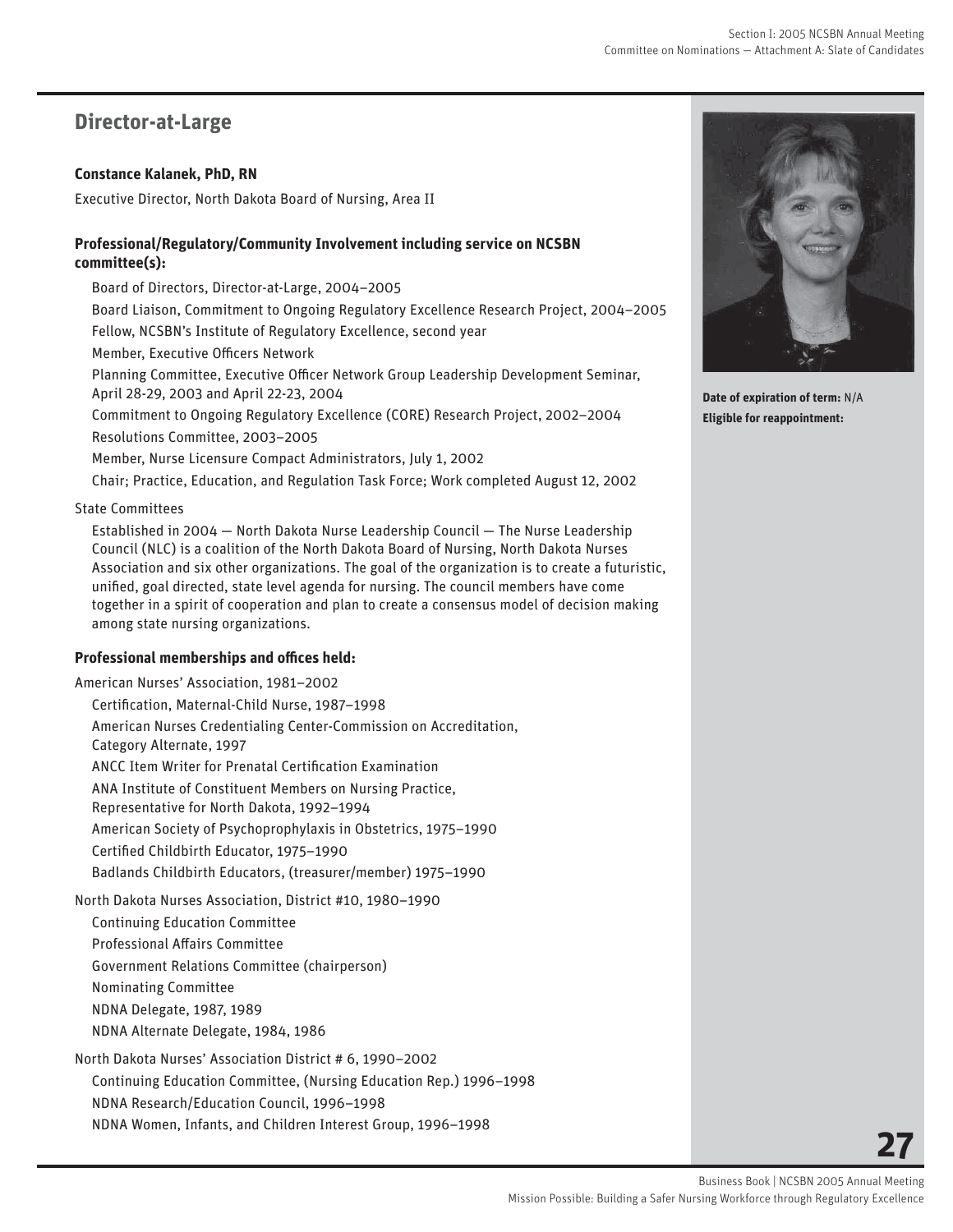Refresher Course Task Force, 1988–1998

IV Therapy Committee, 1987–1998

NDNA District #6 Delegate, 1991, 1992, 1994, 1996

Statewide Task Force on Impact of Entry into Practice, (chairperson), 1991–1994

Congress on Education and Practice, (chairperson), 1987–1993

Government Relations Committee, 1984–1992

Membership Committee, 1984–1990

Delta Kappa Gamma International Society, 1986–1990

Northern Rocky Mountain Educational Research Association, 1996–present

Sigma Theta Tau International Honor Society of Nursing, 1988–present

Kappa Upsilon Chapter STT Workshop Planning Committee, 1996–1997

North Dakota Board of Nursing, Ad hoc Committee on Revision for Rules for IV Therapy for LPNs, 1997

NCSBN, Appointed alternate for the Case Development Committee, 1996–1997

## Propose how the activities of NCSBN can influence a positive outcome to a major challenge **that is currently facing nursing regulation.**

The nursing profession and more specifically nursing regulation are facing many challenges nationally and internationally. We have three examples of scenarios that call for nursing leadership. The first is the nursing shortage of critical proportions; the second is nursing education and the graying of the faculty; and third is an economic imperative that is calling for cuts in reimbursement as well as education funding. The leadership of NCSBN will be expected to initiate at all levels significant policy development to fill the need for practicing RNs and LPNs for our health care delivery system. The leaders in nursing must have courage to formulate policy to include model rules for innovative nursing education curricula, develop licensure requirements and scopes of practice for emerging practitioners, position papers on management of delegation as the significant role of ancillary personnel and competency issues relevant to the globally educated nurse. NCSBN has become a leader in conducting research on practice. As we all know, research can influence the face of practice and education. This past year on the Board has provided me with the opportunity to understand at a greater level the involvement of NCSBN in numerous research projects and how these data have been used for policy development and action of NCSBN.

## **Describe how you will advance the mission, vision and strategic initiatives of NCSBN.**

To advance the mission of NCSBN requires a collaborative effort of visionary leaders. NCSBN in conjunction with Member Boards must focus on problem solving, team building and a proactive approach to leadership. This year as Director-at-Large, I have participated in a number of efforts to increase the collaboration between nursing leaders while representing NCSBN at the AACN meeting and the Hemispheric Conference on Mobility in the Americas.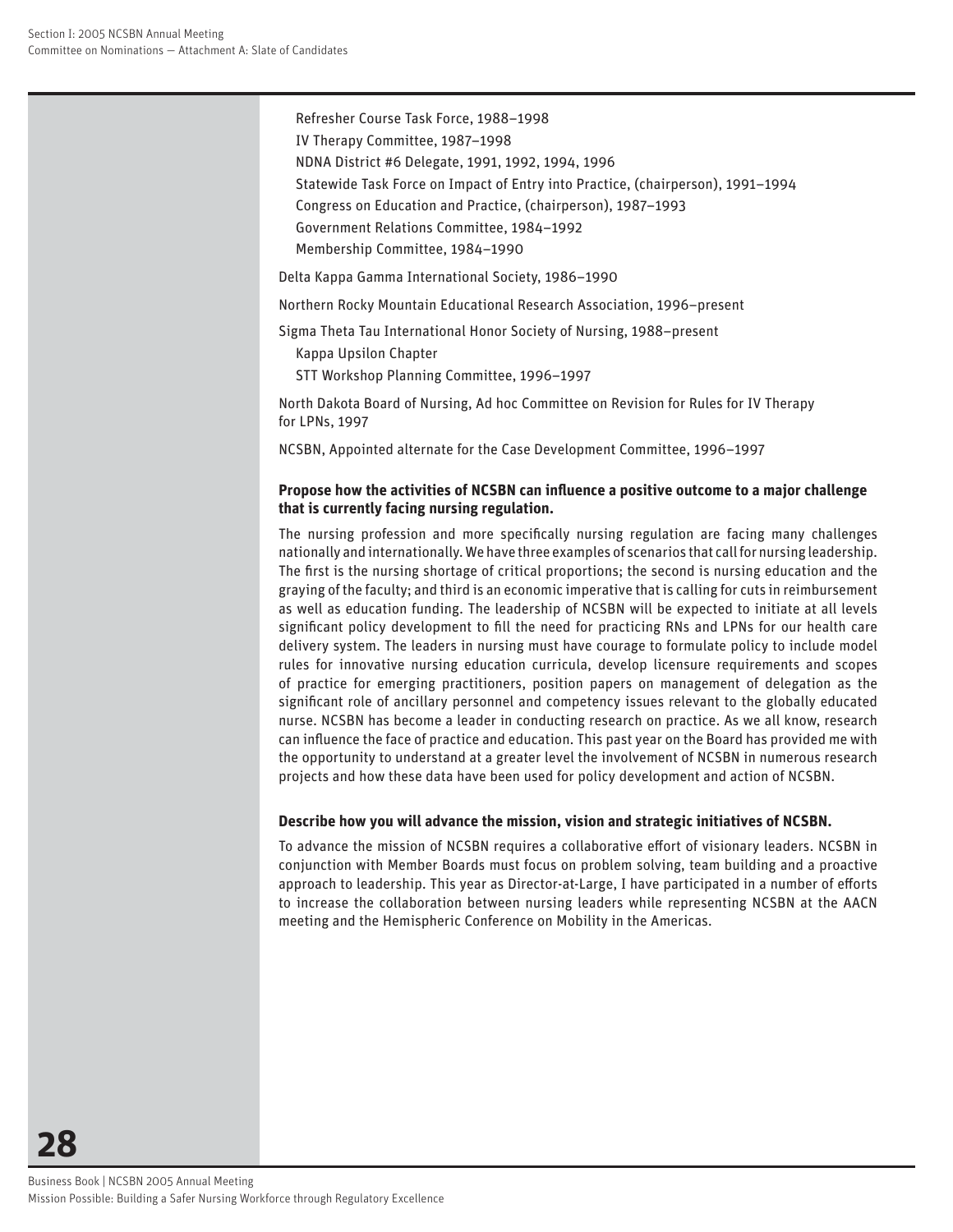## **Committee on Nominations Area I**

## **Mary E. Calkins, PhD, RN**

Board Staff, Wyoming Board of Nursing, Area I

## **Professional/Regulatory/Community Involvement including service on NCSBN committee(s):**

Item Review Subcommittee, 2001–2003 NCSBN PR&E Committee, 2003–2005 PR&E Liaison to International Nursing Subcommittee, 2005 Member Wyoming Sexual Assault Response Task Force, 2004–present

## Propose how the activities of NCSBN can influence a positive outcome to a major challenge **that is currently facing nursing regulation.**

The foundation for positive outcomes in nursing regulation is evidence-based practices. Those practices come from a variety of sources: the clinical arena, nursing education practices, governance practice and disciplinary practices. NCSBN possesses the ability to bring together the leaders in nursing and nursing regulation. Staff members with NCSBN are nationally recognized for their expertise in areas of practice, education and regulation. NCSBN is a leader for nursing in the third millennium.

## **Describe how you will advance the mission, vision and strategic initiatives of NCSBN.**

I have been a registered professional nurse for 30 years. I have seen monumental changes in health care, nursing and nursing regulation during those 30 years, with the last five and a half years in regulation. Because of my nursing experience and committee experience, I want to work with other nurse leaders to help NCSBN move forward as a leader in the third millennium by:

- Advancing NCSBN as a partner in nursing and health care regulations in the United States and internationally;
- **Promoting evidence-based practices in regulation, practice and education in order to** safe guard the health, safety and welfare of the public;
- - Become the leader in development and measurement of continuing competency in nursing to ensure safe practitioners of nursing.



**Date of expiration of term:** N/A **Eligible for reappointment:**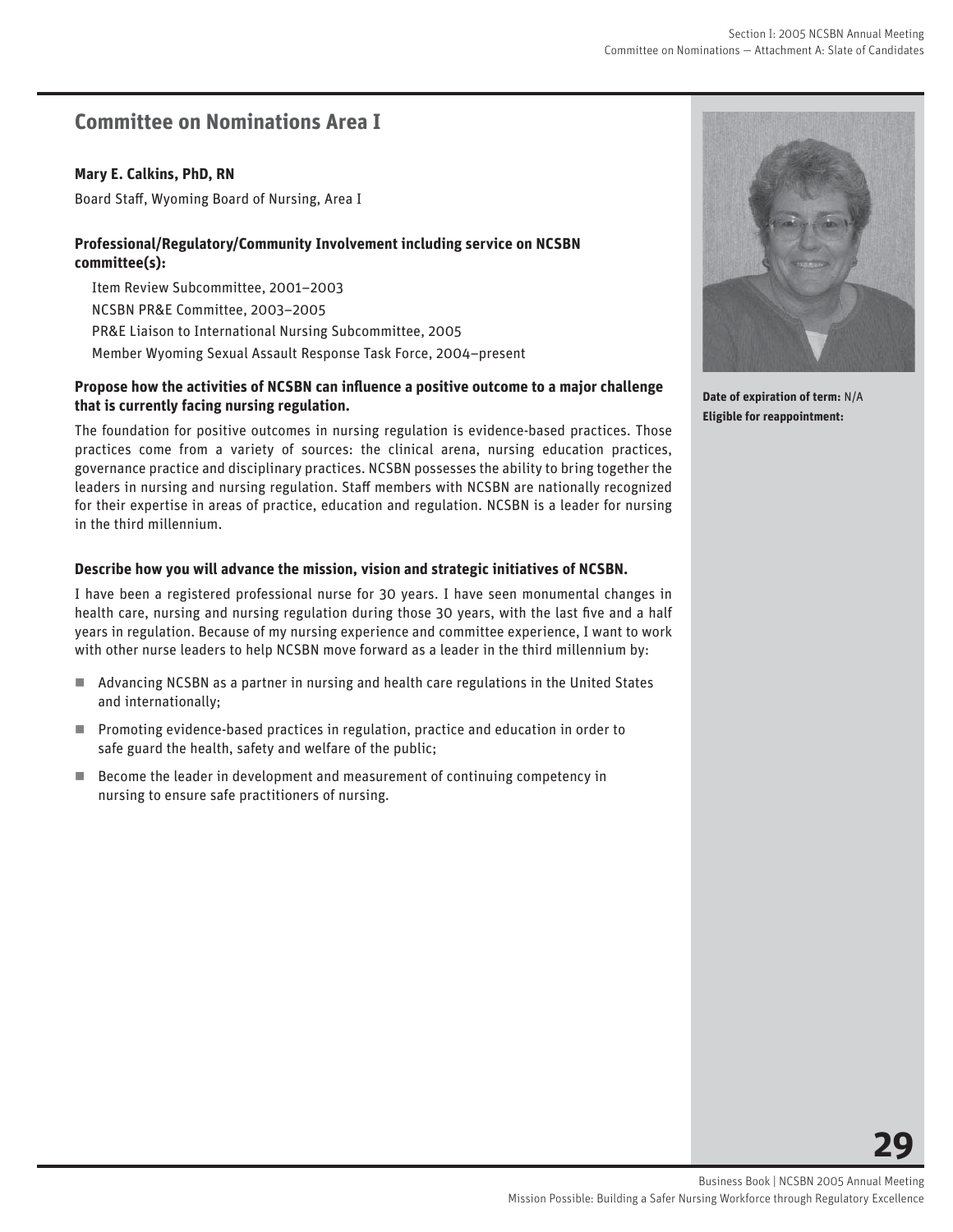

**Date of expiration of term:** N/A **Eligible for reappointment:**

## **Committee on Nominations Area II**

## **Lorinda Inman, RN, MSN**

Executive Director, Iowa Board of Nursing, Area II

## **Professional/Regulatory/Community Involvement including service on NCSBN committee(s):**

NCSBN

Exam Committee, 2001–Present Vice President, 2001 Area II Director, 1997–2001 Mutual Recognition Master Plan Coordinating Group, 1998 Finance Committee, 1995–1997 Resolutions Committee, 1994–1997 Executive Officer Orientation Planning, 1995 Long Range Planning Committee, 1989–1995

County Government

Iowa State University Extension, 1997–2003 County Historical Commission, 1999–Present Iowa State University Extension Youth Committee, 2003–Present

## Propose how the activities of NCSBN can influence a positive outcome to a major challenge **that is currently facing nursing regulation.**

NCSBN is committed and involved in supporting boards in their role to protect the public. Through the strength of its membership, NCSBN has become a recognized leader in nursing regulation. As an organization, we analyze and react to changes in the health care, regulatory and economic environment that impact regulation of the nursing profession and provide structure and support for collaboration among boards as issues are addressed. Collaborating together on challenging issues is the core work of NCSBN that supports Member Boards in their public protection mission.

## **Describe how you will advance the mission, vision and strategic initiatives of NCSBN.**

I have more than 20 years of experience working with NCSBN. As a member of the Nominations Committee, I would work with other committee members to develop a slate of qualified candidates committed to advancing the mission, vision and strategic initiatives of NCSBN.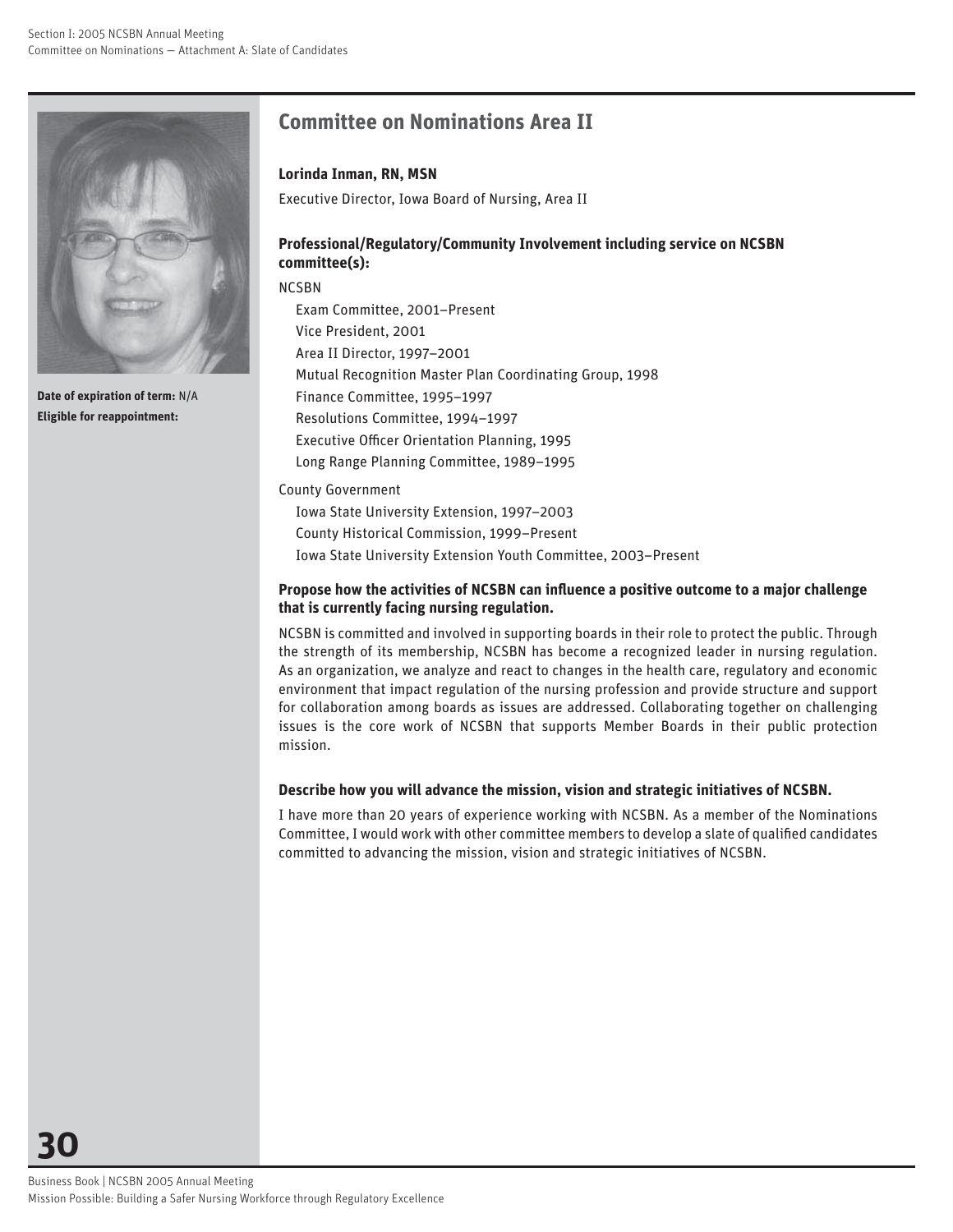## <span id="page-31-0"></span>**2005 Report of the Board of Directors**

## **Strategic Planning**

The Board of Directors focus for the 2005 fiscal year has been the implementation of the new 2005-2007 strategic initiatives and objectives. The new strategic plan was implemented for the first full year within the framework of the Balanced Scorecard model of strategic management. The Balanced Scorecard model helps organizations translate strategy into operational terms, aligns the organization to the strategy and makes strategy a continual process.

## **Highlights of Business Activities:**

## **COLLABORATION WITH EXTERNAL ORGANIZATIONS**

- - The NCSBN Board welcomed South Korean Deputy Consul General Young Suk Do and Dr. Mi Ja Kim from the Academy of International Leadership Development at the University of Illinois – Chicago. Deputy Consul General Young Suk Do thanked the NCSBN Board for establishing a testing site in Korea. Dr. Mi Ja Kim explained current Korean and Pan-Asian initiatives, impact of the globalization of NCLEX® and *VisaScreen™* barriers to practice for international nurses.
- The Board met with Dan Bluthardt, acting director of the Division of Professional Regulation from the Illinois Department of Financial and Professional Regulation to discuss Illinois' request for a Spanish language assisted NCLEX® .
- - Dr. Mi Ja Kim, professor, University of Illinois – Chicago, met with the Board to explore issues surrounding global nursing including technology, knowledge, disappearance of national boundaries, global markets and cultural sensitivity.
- - Henrietta Scully, program manager with the Standards Facilitation arm of the American National Standards Institute (ANSI), met with the Board to explain the process for standards development. Ms. Scully also explained the governance structure of the international organization — the International Organization for Standardization (ISO).
- - Dr. Jean Bartels, president of the American Association of Colleges of Nursing (AACN), and Dr. Polly Bednash, executive director, met with the Board of Directors to discuss the Clinical Nurse Leader (CNL) Role and Doctorate of Nursing Practice (DNP).

## **Meeting Attendance by NCSBN Board of Directors and/or Staff**

- 11th Annual Summer Symposium of the Health Care Improvement Leadership Development Group
- **American Association of Nurse Anesthetists (AANA)**
- -Quality Colloquium
- -BoardSource Leadership Forum
- -Agency for Healthcare Research & Quality: Patient Safety
- Joint Commission on Accreditation of Healthcare Organizations (JCAHO): Critical Linkages - Patient Safety, Nurse Staffing, Leadership Solutions
- $\blacksquare$  The Council on Licensure, Enforcement and Regulation (CLEAR)
- -National League for Nursing (NLN)
- -International Regulatory Business Conference
- -National Federation of Licensed Practical Nurses (NFLPN)

#### **Board of Directors**

#### **August 2004 — August 2005**

Donna Dorsey, MS, RN, FAAN President, Maryland, Area IV Polly Johnson, MSN, RN Vice President, North Carolina, Area III

Sandra Evans, MAEd, RN Treasurer, Idaho, Area I

Gregory Harris, JD Area I Director, Arizona Mary Blubaugh, MSN, RN Area II Director, Kansas

Mark Majek, MA, PHR Area III Director, Texas

Myra Broadway, JD, MS, RN Area IV Director, Maine

John Brion, RN, MS Director-at-Large, Ohio, Area II

Constance Kalanek, PhD, RN Director-at-Large, North Dakota, Area II

#### **Staff**

Kathy Apple, RN, MS, CAE Executive Director Chrissy Ward, Manager, Executive Office Relations

#### **Legal Counsel**

Thomas Abram, JD

#### **Attachment**

Attachment A – Progress Report

#### **Board Meeting Dates**

- August 6, 2004 Kansas City, Missouri
- September 8–10, 2004 Chicago, Illinois
- November 29 December 1, 2004 Chicago, Illinois
- February 16–17, 2005 Chicago, Illinois
- $May 9-11, 2005$ Chicago, Illinois
- July 13–15, 2005 Chicago, Illinois
- August 1, 2005 Washington, DC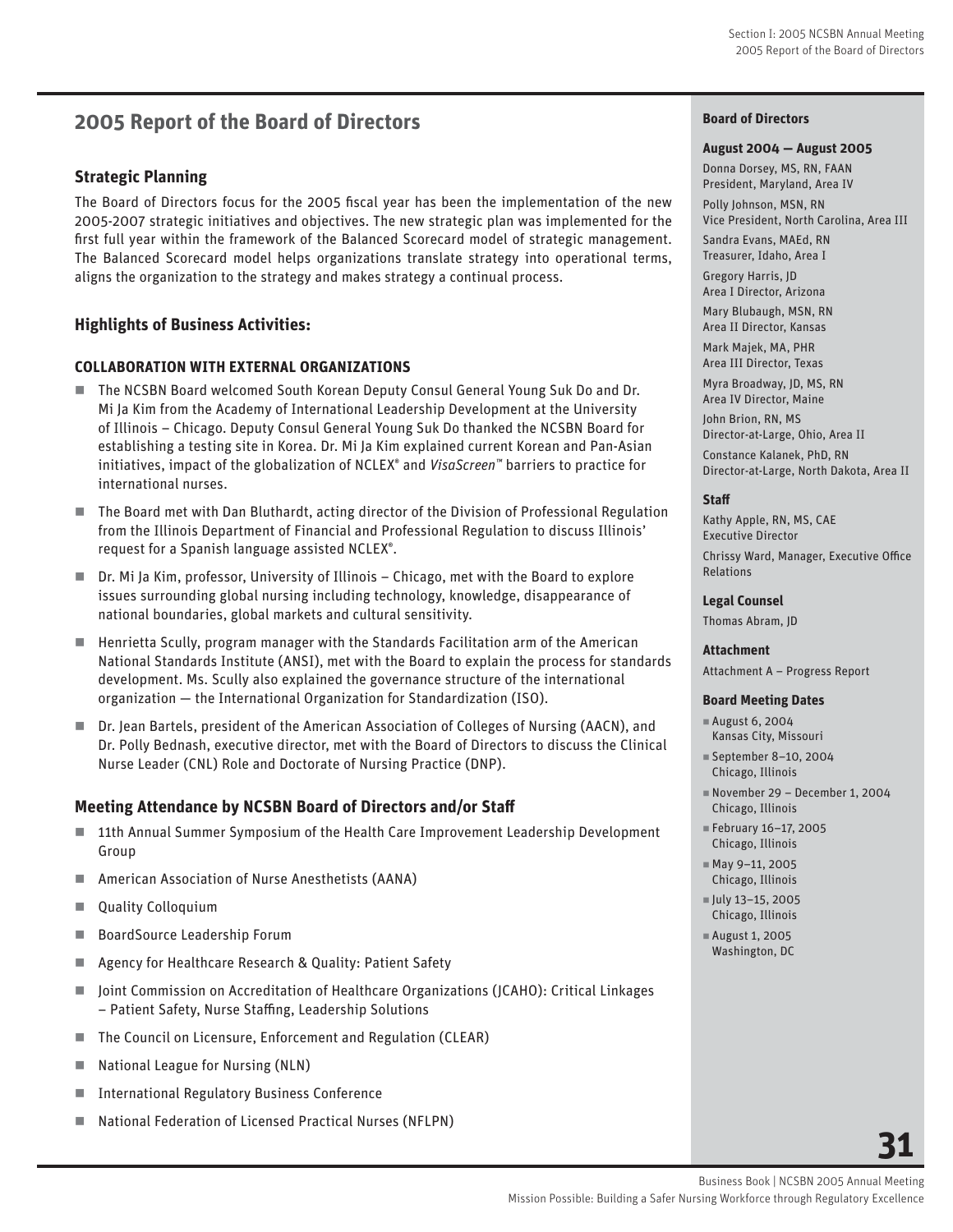- American National Standards Institute (ANSI)
- International Society for Quality in Healthcare
- -American Association of Colleges of Nursing (AACN)
- Citizen's Advocacy Center (CAC)
- -National Organization for Associate Degree Nursing (N-OADN)
- -National Coordinating Council for Medication Error Reporting Practices (NCC-MERP)
- -Commission on Graduates of Foreign Nursing Schools (CGFNS) Think Tank
- American Board of Nursing Specialties (ABNS) Fall 2004 Assembly
- **E** Agency for Healthcare Research and Quality (AHRQ) Think Tank
- Joint Commission on Accreditation of Healthcare Organizations (JCAHO) Nursing Advisory Council
- E3 Summit
- Federation of Associations of Regulatory Boards (FARB)
- American National Standards Institute (ANSI) First Responders Credentialing Workgroup
- Council on State Governments (CSG)
- -National Practitioner Databank (NPDB) Executive Committee
- Agency for Healthcare Research and Quality (AHRQ)/Health Services & Resources Administrations (HRSA) Workshop
- -National Student Nurses Association (NSNA)
- -National Organization of Alternative Programs (NOAP)
- American Association of Colleges of Nursing (AACN) 2004 Baccalaureate Education Conference
- **Nursing Organization Alliance**
- -National Governors' Association
- American Association of Colleges of Nursing (AACN) Spring Annual Meeting
- -National Student Nurses' Association (NSNA) Annual Convention
- **E** American Organization of Nurse Executives (AONE) Annual Meeting
- **E** American Telemedicine Association (ATA) Annual Meeting
- American Board of Nursing Specialties (ABNS) 2005 Spring Assembly Meeting
- Alliance for Nursing Accreditation Meeting
- -National Association of Clinical Nurse Specialists (NACNS) Annual Meeting
- -National Coalition of Ethnic Minority Nurse Associations (NCEMNA) Meeting
- -National Coordinating Council for Medication Error Reporting Practices (NCC-MERP)
- -Nursing Workforce Centers

## **Finance**

- Ine Board approved the budget for the fiscal year beginning October 1, 2004 and ending September 30, 2005.
- The NCSBN Board accepted the 2004 audit results as prepared by auditors Legacy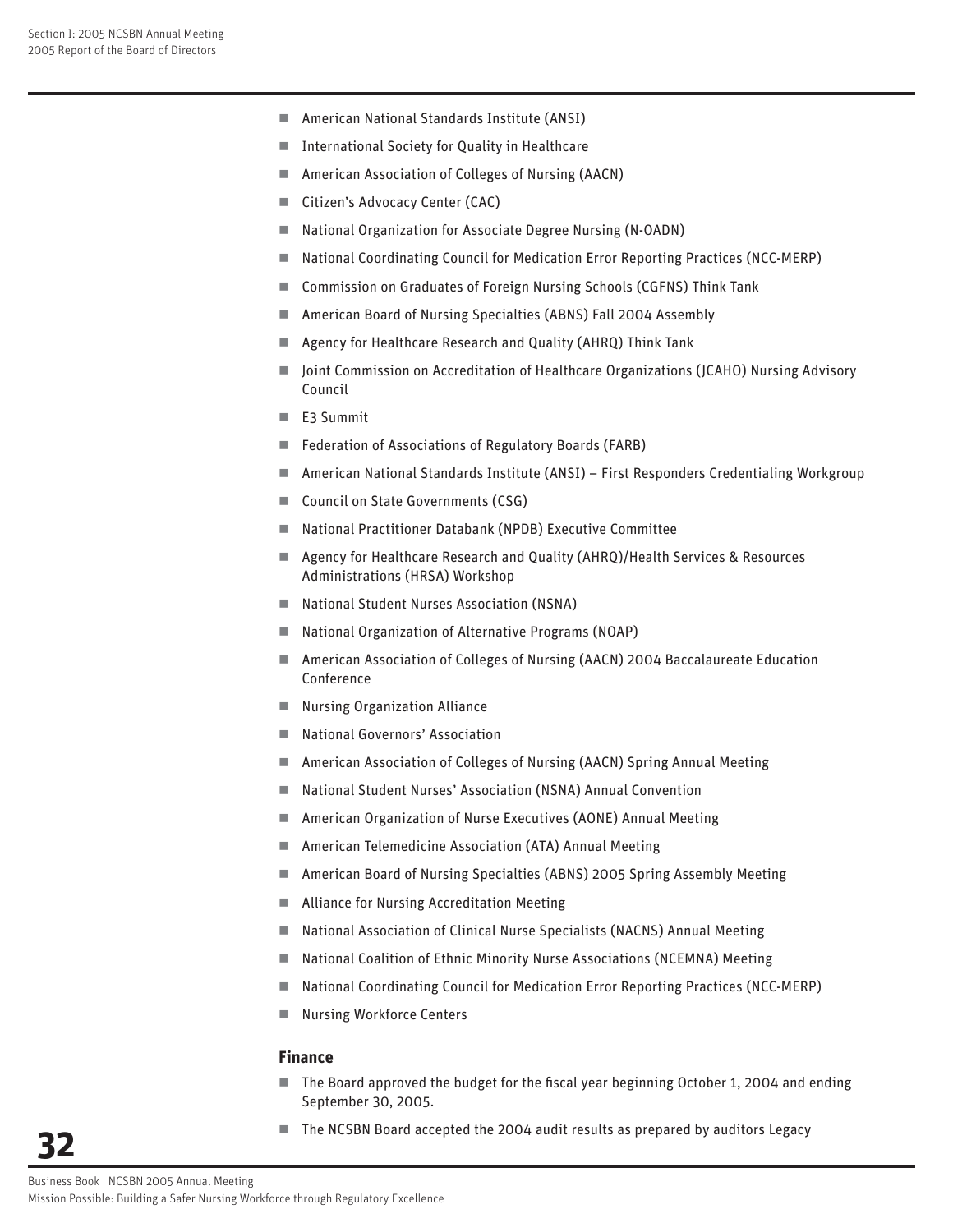Professionals LLP.

- The FY05 quarterly financial statements were reviewed, discussed and accepted.
- -The Board selected Legacy Professionals LLP to conduct the 2005 audit.
- - The Board revised Board Policy 8.5, Investments. The revision instructs the Finance Committee to annually review and recommend a designated permanent reserve amount.
- The Board increased the current permanent reserve to \$15 million.
- - The Board requested the Finance Committee explore revenue sharing for boards of nursing as an incentive to submit licensure data to Nur*sys*® .
- A \$1,000 donation was made to the American Nurses Foundation for a research analysis on the economic value of nursing.
- $\blacksquare$  The Board made the strategic decision to bring licensure data cleansing and de-duplicating in-house based on recommendation from the Finance Committee.
- Board policies 8.2. Financial Planning and 8.5 NCSBN Investment Policy were revised after an independent investment evaluation.
- The Board reviewed the performance of investment manager Richmond Capital and approved the Finance Committee's recommendation to remain with the investment manager.
- - The Board supported the conclusion of the Finance Committee's review of a suggestion to create a separate audit committee. The Finance Committee discussed the issue with the auditors and concluded that a separate committee would not provide a more independent review. The committee will monitor and keep the Board apprised of changes in best practices and regulations concerning the use of audit committees.

## **Governance & Policy**

- -The Board reviewed and discussed the 2004 Annual Meeting evaluations.
- **The Board continuously monitored the NCSBN organizational Balanced Scorecard.**
- The Board revised its Board Liaison Policy.
- $\blacksquare$  The Board revised confidentiality agreements for use with consultants and committee members.
- The Board directed the Bylaws Committee to revise the standing rules to further articulate the run-off balloting procedure.
- The Board submitted comments to the International Council of Nurses (ICN) and the World Health Organization (WHO) on the document *Nursing Regulation: Futures Perspective*.
- The Board submitted comments to the International Council of Nurses (ICN) to comment on the document, *ICN NP/APNN Scope and Standards Paper*.
- - The Board approved a NCSBN Mutual Recognition Summit in Washington, D.C. The purpose of the summit was to train existing and prospective compact states regarding legislation and compact administration with an additional day structured for invited stakeholders.
- **The Board created a Governance and Leadership Task Force to analyze the dynamics and** structure of NCSBN and make recommendations to enhance the organizational culture to support change and innovation.
- The Board provided a Strategic Plan progress report at the 2005 Midyear Meeting.
- **The Board discussed the role of NCSBN in the international regulatory arena.**
- - The Board reviewed NCSBN's Board and Delegate Assembly position statements from 1979 to the present day.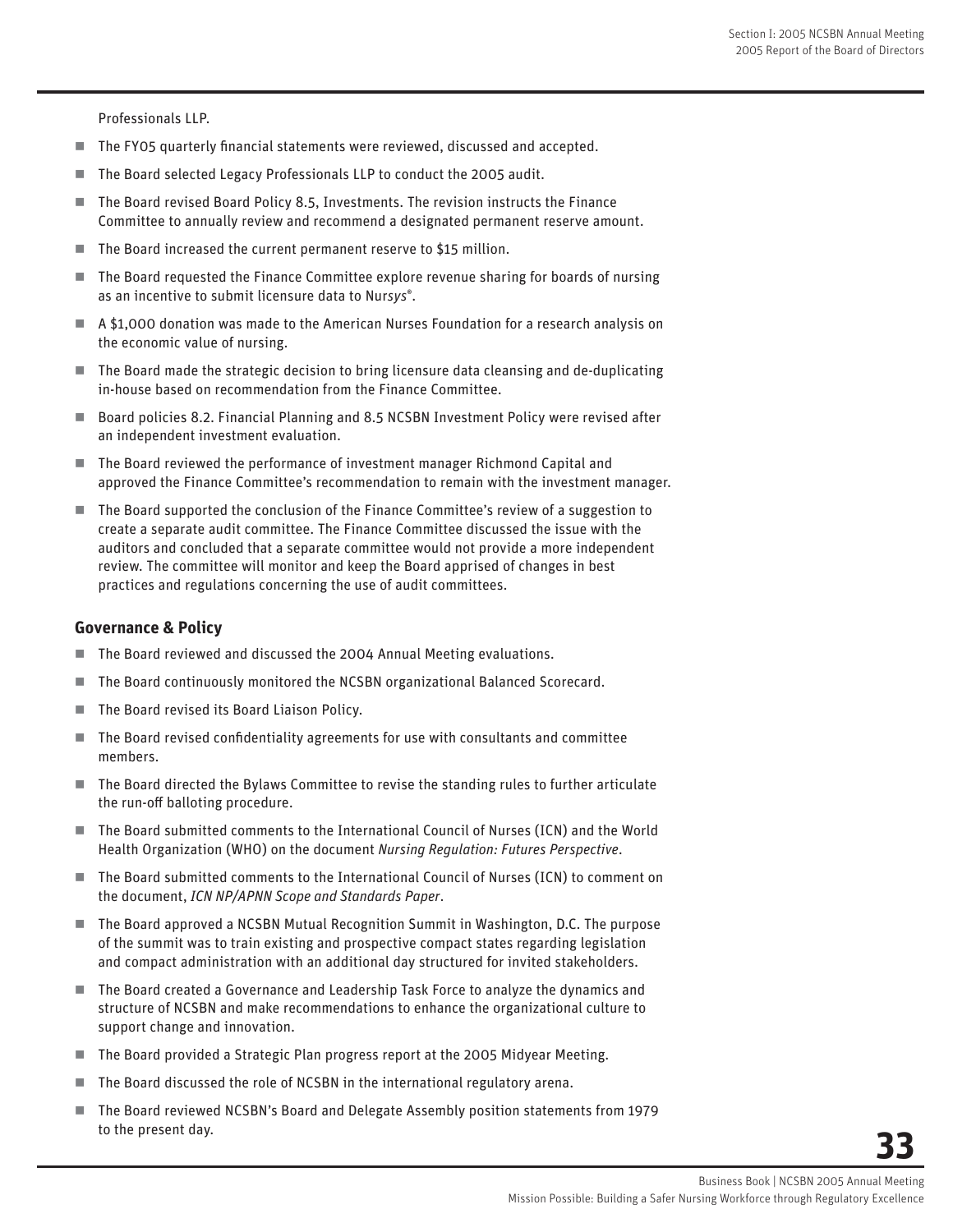- The Board established the Board meeting dates for FY06.
- The Board approved revisions to the NCSBN Service Recognition Award.
- The Board approved revisions to NCSBN Board Policy 2.5, Executive Officer Network.
- The Board approved a policy to subsidize member travel to the NCSBN Annual Meeting.
- The Board revised the NCSBN Travel Policy.
- -The Board revised the Executive Director Evaluation Process.
- The Board revised policy 4.5 Role of Committee Chair.
- The Board discussed the proposed Federation of State Medical Boards (FSMB) Position on Assessing Scope of Practice in Healthcare Delivery.
- $\blacksquare$  The Board reviewed its designated strategic partnerships.
- $\blacksquare$  The Board reviewed and discussed the methodology and findings of the Florida Survey on Special Endorsement.
- **FY05 committee outcomes were reviewed and discussed.**
- **FY06 committees and chairs were selected.**
- The Board reviewed a proposal from the International Council of Nurses regarding increased organizational interaction and involvement by nurse regulators.

#### **Testing**

- The Board reviewed results of a pilot study investigating alternate items
- Further direction of the NNAAP<sup>™</sup> Exam was discussed.
- $\blacksquare$  The Board monitored implementation of international testing.
- The Board initiated a feasibility study of developing a Foreign Language Assisted NCLEX® Examination. The NCSBN Examination Committee was charged with reviewing the results.
- The Board viewed a demonstration on the online NCLEX<sup>®</sup> tutorial.
- The Board reviewed the purpose and outcomes of the Joint Research Committee (JRC) in future NCLEX® innovations.
- The Board approved a passing standard of -.4200 (logits) on the NCLEX-PN logistic scale for the NCLEX-PN® Examination commencing on April 1, 2005.
- The Board approved contract amendments regarding international administration of NCLEX<sup>®</sup>.
- The Board reviewed quarterly performance reports from testing administration vendor Pearson VUE.
- The Board reviewed a security audit for NCLEX®.
- **The Board approved various revisions to the testing policies.**

#### **Practice, Education & Regulation**

- $\blacksquare$  The Board reviewed the feasibility of an Institute of Regulatory Excellence certification program.
- The Board approved the endorsement of the acute care nurse practitioner competencies developed by the National Organization of Nurse Practitioner Faculties.
- The Board approved the term "Fellow of the NCSBN Regulatory Institute" for attendees of the Institute of Regulatory Excellence that have met the established criteria.
- The Board approved a concept paper on continued competence.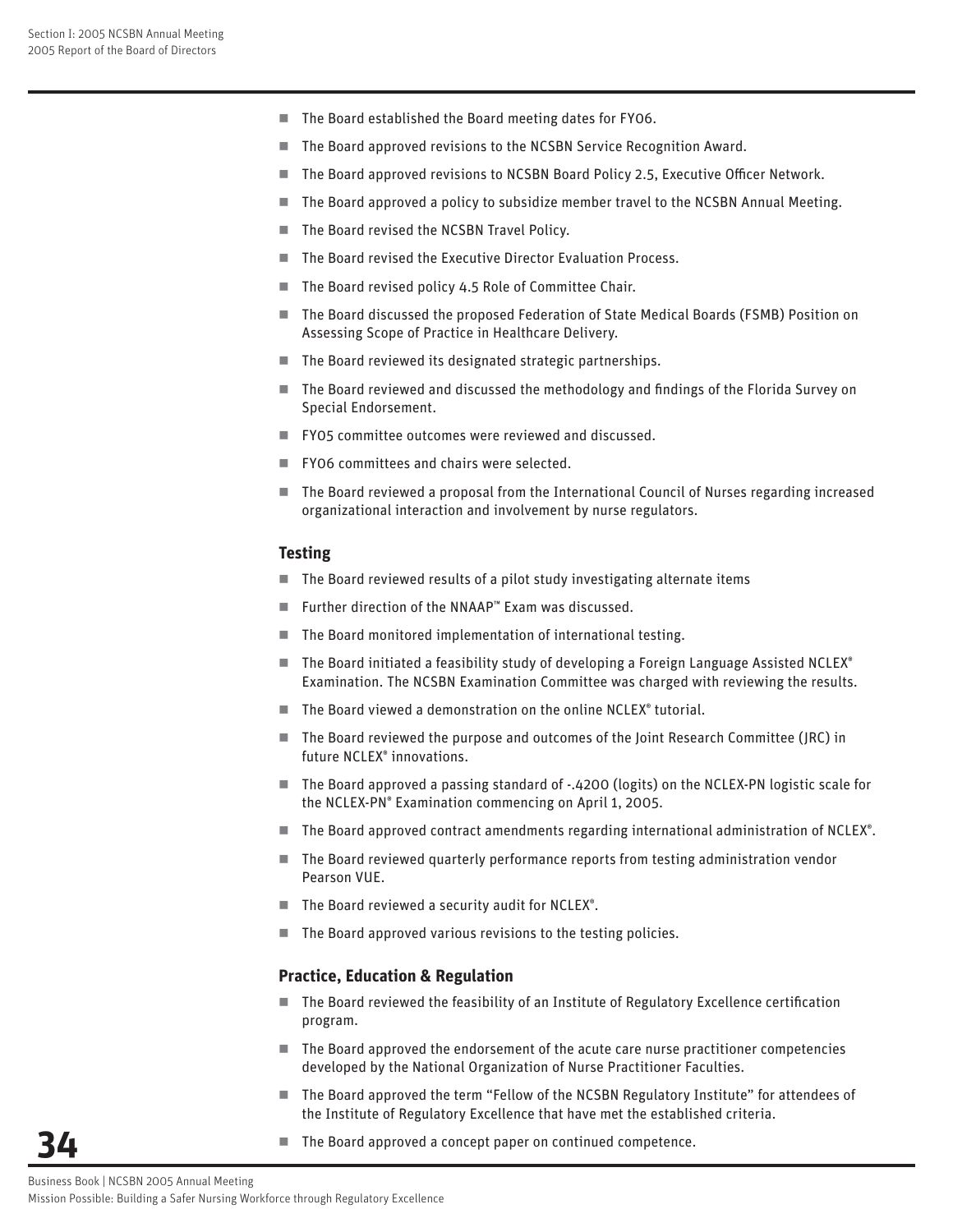- The Board approved for recommendation to the 2005 Delegate Assembly a delegation position paper, model act and rules for delegation, a regulatory model for nursing assistants, a position paper on clinical instruction, and a concept paper and regulatory model for criminal background checks.
- The Board reviewed evaluations from the second Institute of Regulatory Excellence Program.
- The Board reviewed the *PN Scope of Practice White Paper* developed from the 2004 PN Focus Group.

## **Information Technology**

■ The Board monitored all issues related to the use of Nursys®.

## **Research**

- The Board reviewed research department reports on the current status of ongoing projects.
- The Board began discussion of a framework for establishing a NCSBN research agenda.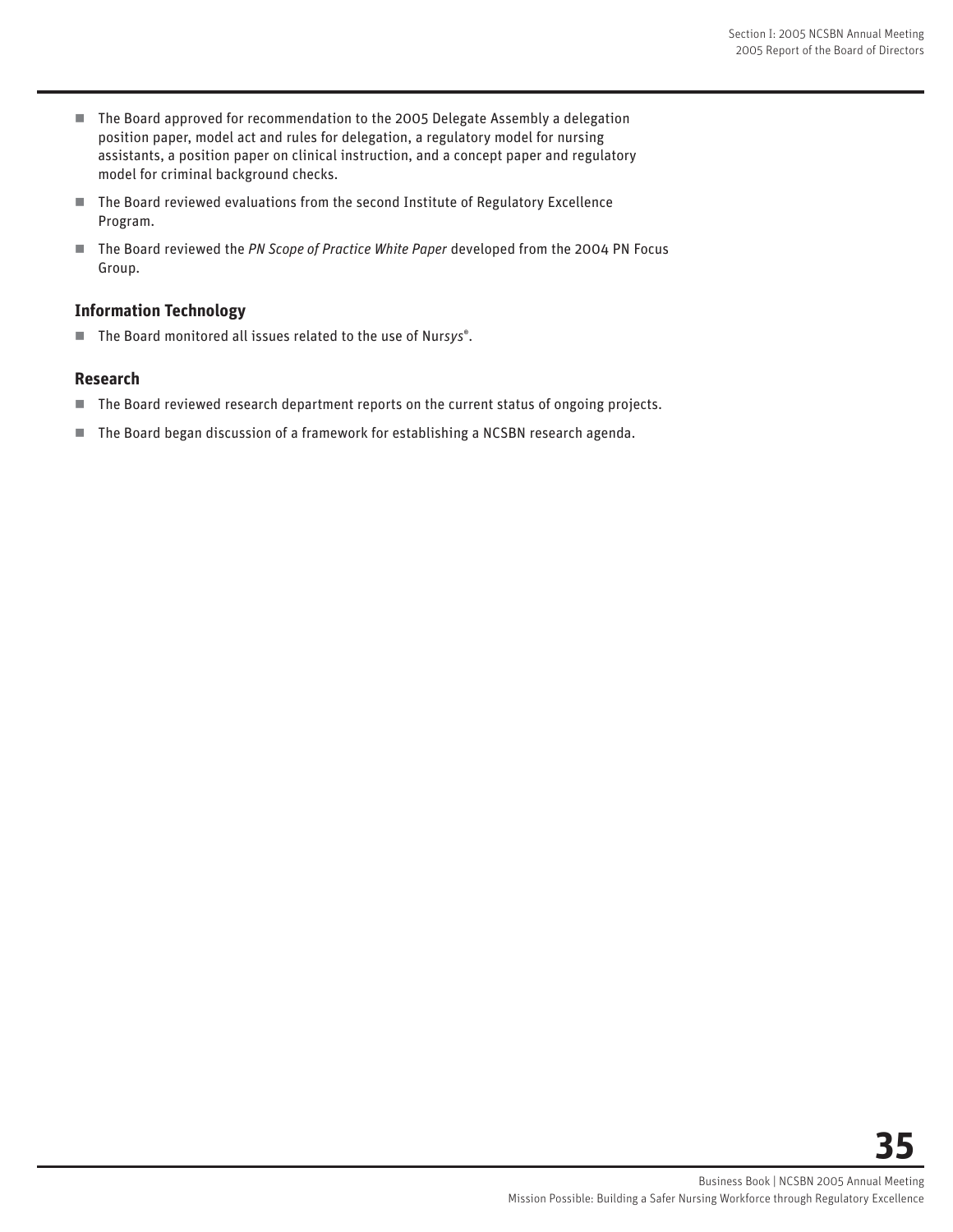Section I: 2005 NCSBN Annual Meeting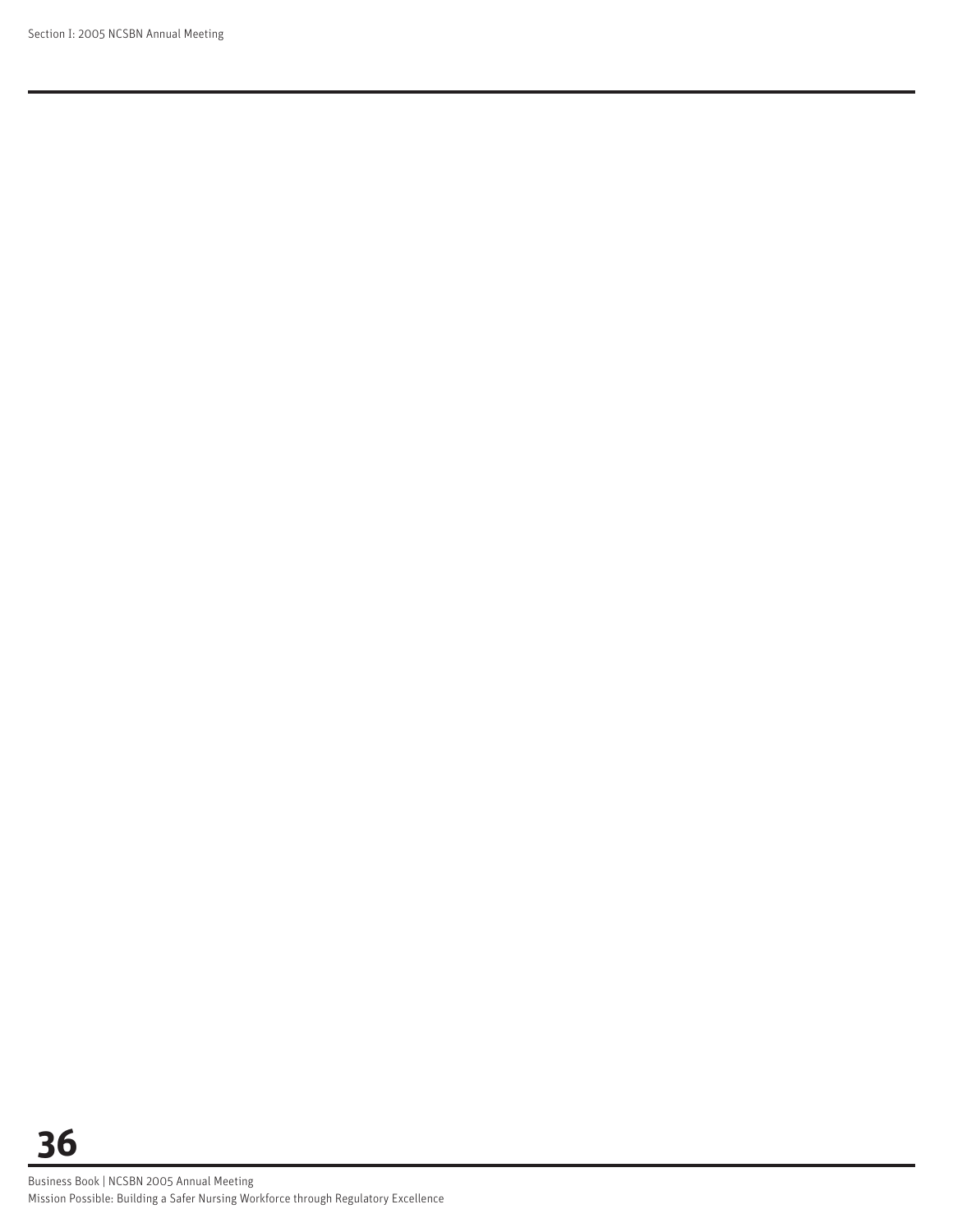**Background**

## <span id="page-37-0"></span>**Attachment A Annual Progress Report, October 2004 – May 2005**

## **I. Strategic Initiative: Member Boards**

**Facilitate Member Board excellence through individual and collective development.**

#### **STRATEGIC OBJECTIVE 1.**

#### **Implement and evaluate the member board development plan.**

A three year education plan was developed for all education sessions and summits offered by NCSBN to the membership. The plan is currently being populated with dates and locations. All activities planned to date have been provided.

#### **STRATEGIC OBJECTIVE 2.**

#### **Facilitate timely information sharing and networking opportunities.**

NCSBN is providing at least 10 pertinent activities per quarter to the membership in the form of information sharing or networking opportunities.

#### **STRATEGIC OBJECTIVE 3.**

## Continuously evaluate the effectiveness of timely education, information sharing and networking **opportunities.**

The method and framework by which NCSBN evaluates all education, information sharing and network opportunities is under revision. The new framework will focus on participation, number, variety, quality and information pertinent to the needs of the membership. The framework will provide continuous quality improvement to these offerings. 85% of Member Boards attended the 2005 Midyear meeting and the Leadership Development session. 81% of the Member Boards were satisfied with the 2005 Midyear meeting and 91% were satisfied with the Leadership Development session. 45% of Member Boards attended the second Institute of Regulatory Excellence. 90% were satisfied with the Institute.

## **STRATEGIC OBJECTIVE 4.**

## **Support Member Boards seeking to enter into the Nurse Licensure Compact.**

A summit was held in December 2004 for Member Boards seeking legislation to implement the Nurse Licensure Compact. The summit provided current information on legislative strategies and implementation successes. The summit also provided an opportunity for external stakeholders interested in the compact to interact with compact administrators along with the provision of current implementation information.

Presentations on the Nurse Licensure Compact were held in South Carolina, Georgia and Michigan. A formal letter of support for the compact was received by the American Nephrology Nurses Association.

## **II. Strategic Initiative: Regulatory Excellence**

**Promote evidence-based regulation that provides for public protection.**

#### **STRATEGIC OBJECTIVE 1.**

#### **Increase the number of Member Boards participating in CORE.**

The CORE Advisory Panel contacted Member Boards that did not participate in the 2003 data collection survey and were encouraged to participate in the upcoming 2006 data collection survey.

The Annual Progress Report is provided as a summary of the year's activity and accomplishments in the work toward achieving the organization's strategic initiatives.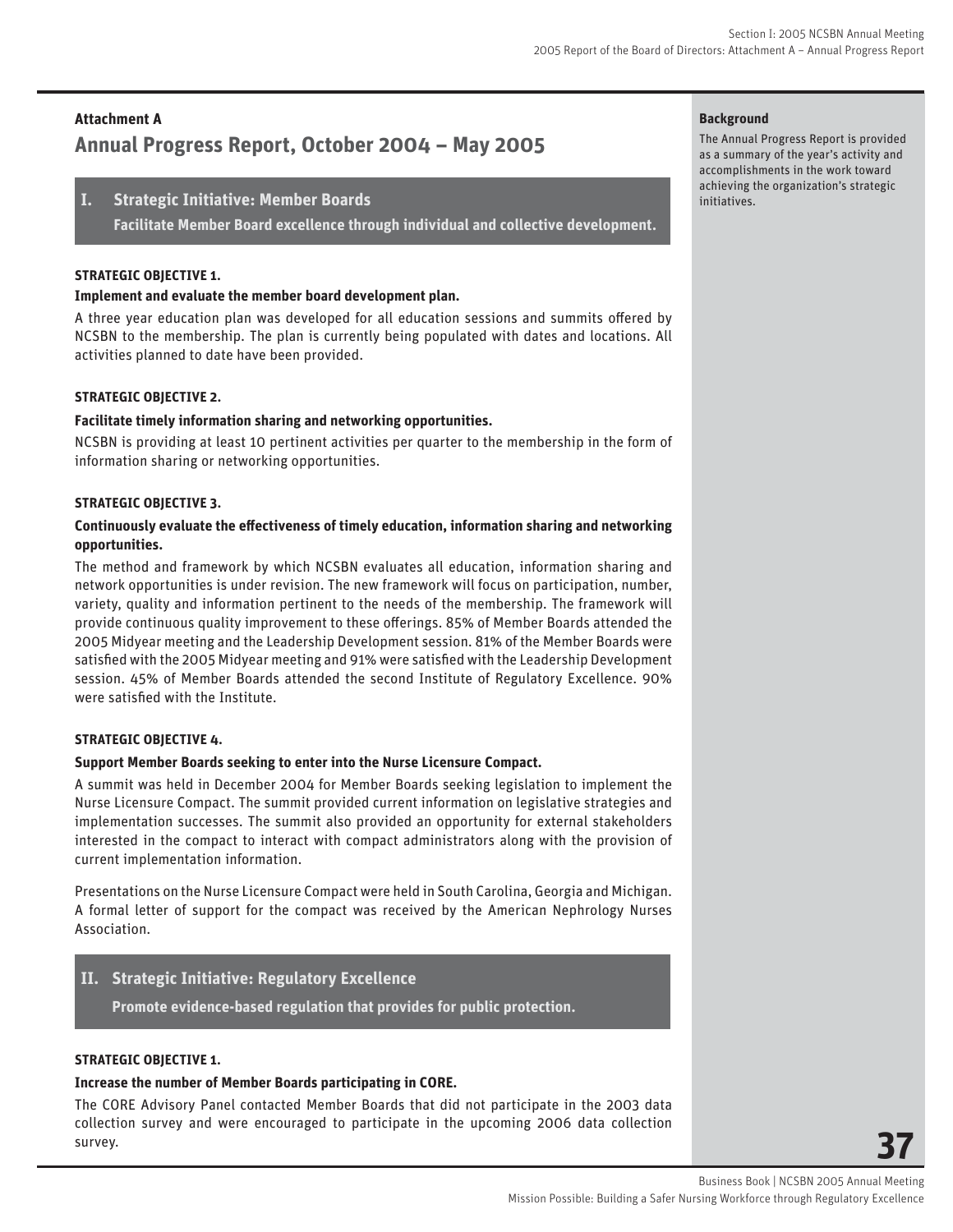#### **STRATEGIC OBJECTIVE 2.**

#### **Support Member Board adaptation of best practices.**

The CORE Advisory Panel revised the six surveys of stakeholders and began compiling a best practices took kit for identifying, assessing and applying relevant evidence for better decision making by nursing boards.

#### **STRATEGIC OBJECTIVE 3.**

## **Identify linkages among regulatory functions, best practices, standards of excellence and outcomes.**

Identification of linkages is under review and discussion by the CORE Advisory Panel.

#### **STRATEGIC OBJECTIVE 4.**

## **Collaborate with other health profession regulatory bodies and organizations in the development of evidence based regulation.**

Contacted and discussed collaborative efforts on the model act and model rules with the Korean Nurses Association, a revision of the delegation concept and process with the American Nurses Association, and clinical competence with the National League for Nurses. Provided input into the revision of future regulation perspectives with the International Council of Nurses.

#### **STRATEGIC OBJECTIVE 5.**

#### **Analyze the current state of practice for the CNS and NP roles.**

A request for proposal was prepared and distributed to companies interested in conducting a practice analysis of clinical nurse specialists and nurse practitioners. A panel of experts was convened and data collection is in process.

## **III. Strategic Initiative: PERC**

**Enhance the organizational culture to support change and innovation.**

#### **STRATEGIC OBJECTIVE 1.**

## **Assess strengths and weaknesses in NCSBN that impact the organization's ability to be progressive, creative, and responsive to change.**

The Board of Directors convened a task force to complete an assessment and provide recommendations that will enhance the organizational culture. The membership has been surveyed on a variety of governance issues and provided input at the 2005 Midyear meeting.

## **STRATEGIC OBJECTIVE 2.**

## **Implement improvement plan based on evaluation of Member Board satisfaction with communication from the Board of Directors and NCSBN staff .**

Evaluation assessment partially completed. Data provided by the membership is currently being analyzed.

#### **STRATEGIC OBJECTIVE 3.**

#### **Enhance communication between Member Boards and external stakeholders.**

Communication has been facilitated between Member Boards and the American Association of Colleges of Nursing, the Commission on Graduates of Foreign Nursing Schools, the Joint Commission on Accreditation of Hospital Organizations, the American Organization of Nurse Executives, the Department of Labor, the Citizens Advocacy Center and the National League for Nursing Accrediting Commission.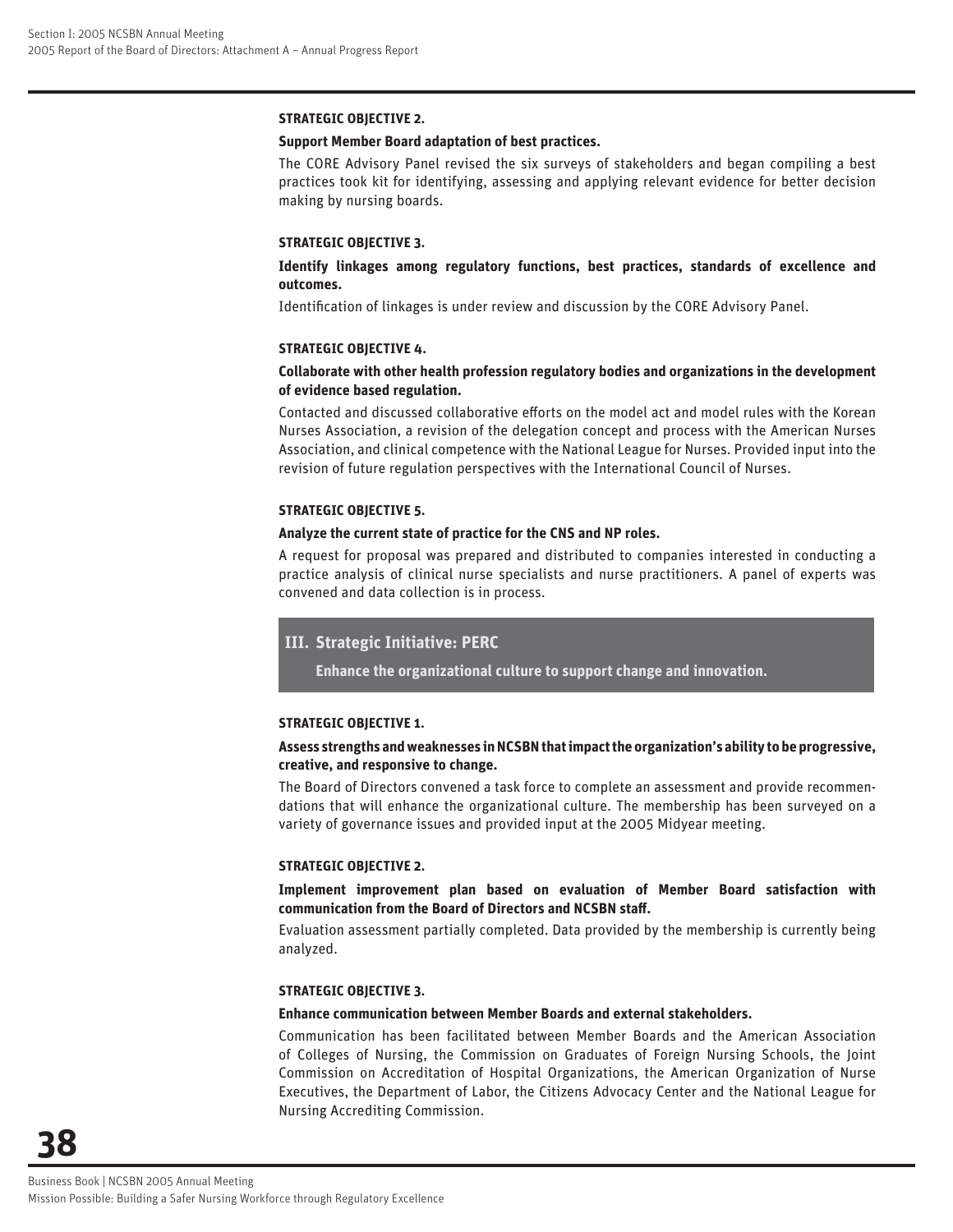## **IV. Strategic Initiative: Competence**

**Position NCSBN as the premier organization to measure entry and continuing competence of nurses and related health care providers.**

#### **STRATEGIC OBJECTIVE 1.**

#### **NCLEX is the premier examination for entry into practice.**

All psychometric standard indicators for success and identified performance measures have been met to date. NCSBN received a consultation request from the Jordanian Nursing Council regarding development of an examination.

## **STRATEGIC OBJECTIVE 2.**

#### **Develop an assessment instrument to measure continued competence of RNs and LPN/VNs.**

The purpose and content of an assessment instrument is under exploration. A practice analysis of experienced RNs and LPN/VNs is in process.

#### **STRATEGIC OBJECTIVE 3.**

#### **Maintain the quality of the NNAAP™ exam.**

All contractual requirements for NCSBN were met to date. NCSBN staff worked closely with Promissor staff regarding administration policy and procedures.

#### **STRATEGIC OBJECTIVE 4.**

#### **Explore innovations in testing to measure entry-level competency.**

The Examination Committee reviewed a 2000 stakeholder survey considered to be currently relevant. Potential research-based enhancements have been reviewed through the Joint Research Committee. The Examination Committee will establish a plan to investigate new methodologies for subsequent fiscal years.

## **V. Strategic Initiative: Data**

**Advance NCSBN as the leading source of data, information and research regarding nursing regulation and related health care issues.**

#### **STRATEGIC OBJECTIVE 1.**

## **Conduct research that provides evidence regarding regulatory initiatives that support public protection.**

The Registered Nurse and Nurse Aide practice analysis were transferred from the Research Department to the Testing Department and are currently underway. Two Professional and Practice Issues regarding nursing education quality indicators and transition to practice are in the data collection phase. Data collection continues for the Post-Entry Competency Study. The effectiveness of alternative programs for chemically dependent nurses and the nurse aide outcomes study have been placed on hold.

## **STRATEGIC OBJECTIVE 2**

## **Achieve 100 % participation in Nur***sys***® disciplinary data and increase participation in Nursys® licensure data.**

Issues related to lack of disciplinary data from six island jurisdictions were identified. Other Member Boards unable to submit disciplinary actions due to lack of resources are Louisiana-PN, Washington, Indiana, Illinois and the District of Columbia.

Thirty-one (31) Member Boards provide licensure data to Nurs*ys*® for purposes of verification.